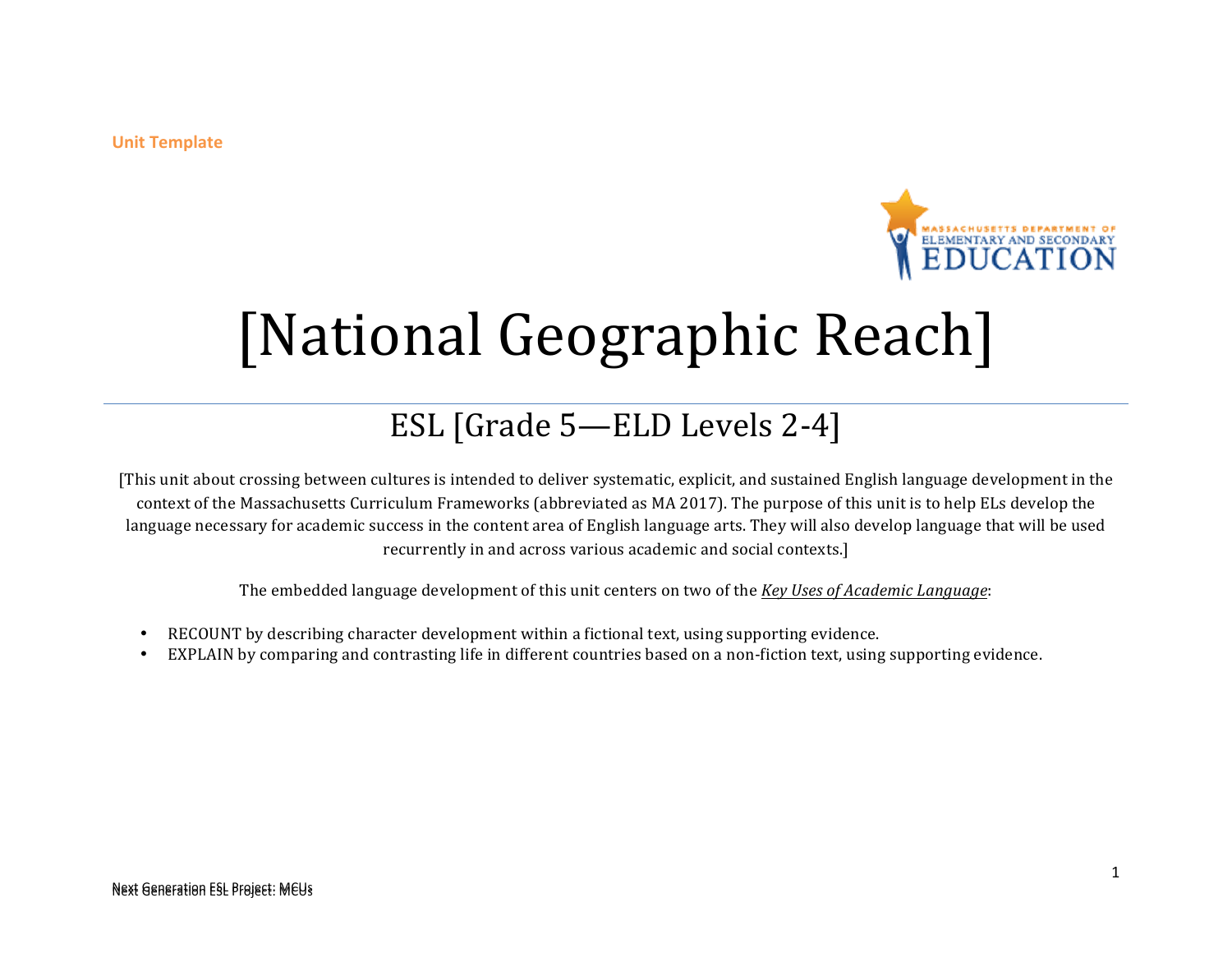# **Table of Contents**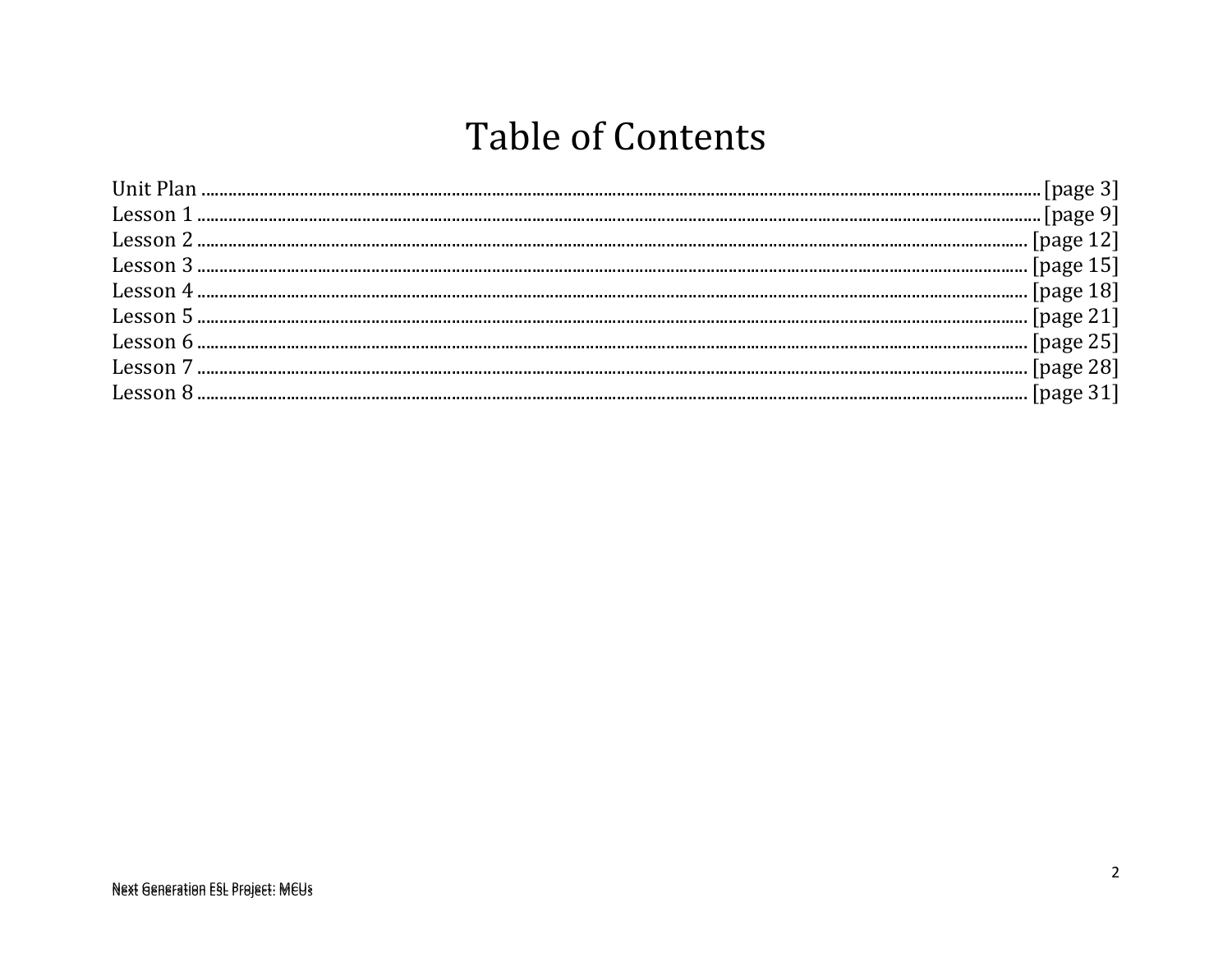Integrated ESL Unit Template Incorporating WIDA Standards, Massachusetts Curriculum Frameworks, and UbD Framework

# **Unit Plan**

| <b>Stage 1-Desired Results</b>                 |                                                                                        |                                              |  |  |
|------------------------------------------------|----------------------------------------------------------------------------------------|----------------------------------------------|--|--|
| $\mathbf G$<br><b>ESTABLISHED FOCUS GOALS:</b> | <b>Transfer</b>                                                                        |                                              |  |  |
| <b>Focus Language Goals/Standards:</b>         | Students will be able to independently use their learning to<br>т                      |                                              |  |  |
| 1. (Recount) Describe character                | T.1 Communicate for social and instructional purposes within the school setting.       |                                              |  |  |
| development within a fictional text,           | T.2 Communicate information, ideas, and concepts necessary for academic success in the |                                              |  |  |
| using supporting evidence.                     | content area of language arts.                                                         |                                              |  |  |
|                                                | <b>Meaning</b>                                                                         |                                              |  |  |
| 2. (Recount) Summarize main ideas in           | <b>UNDERSTANDINGS</b><br>$\mathbf U$                                                   | <b>ESSENTIAL QUESTIONS</b><br>$\mathbf 0$    |  |  |
| an informational text and explain how          | Students will understand that                                                          | How can where you are change who you are?    |  |  |
| they are supported by key details.             | When reading, it's important to consider the                                           |                                              |  |  |
|                                                | perspective of a character.                                                            | What is justice?                             |  |  |
| 3. (Explain) Compare and contrast life         | Determining main ideas and explaining how                                              |                                              |  |  |
| in different countries based on a non-         | they are supported by key details helps to                                             |                                              |  |  |
| fiction text, using supporting evidence.       | summarize a text.                                                                      |                                              |  |  |
|                                                | Understanding how a narrator uses language                                             |                                              |  |  |
| <b>Content Connections:</b>                    | can help us compare and contrast different                                             |                                              |  |  |
| The student is building toward:                | places.                                                                                |                                              |  |  |
| (MA 2017) ELA-Literacy.RI.5.2-                 | Using evidence to support ideas builds                                                 |                                              |  |  |
| Determine one or more main ideas of a          | knowledge from a text.                                                                 |                                              |  |  |
| text and explain how they are                  |                                                                                        |                                              |  |  |
| supported by key details; summarize a          | <b>Language Acquisition in the Four Domains</b>                                        |                                              |  |  |
| text.                                          | <b>KNOWLEDGE: Academic Language</b><br>$\bf K$                                         | S<br><b>SKILLS: Academic Language</b>        |  |  |
| (MA 2017) ELA-Literacy.RI.5.5-                 | Students will know                                                                     | Students will be skilled at                  |  |  |
| Describe how an author uses one or             | Subject-verb agreement (including simple and                                           | Using subject-verb agreement to form         |  |  |
| more structures (e.g., chronology,             | complex subjects, singular and plural verbs).                                          | sentences.                                   |  |  |
| comparison, cause/effect,                      | Using a dictionary to determine meaning of                                             | Determining the meaning of academic          |  |  |
| problem/solution) of events, to                | unknown words.                                                                         | vocabulary using tools, such as dictionaries |  |  |
| present information in a text.                 | Using a thesaurus to determine synonyms and                                            | and thesaurus.                               |  |  |
| (MA 2017) ELA-Literacy.RL.5.4-                 | antonyms.                                                                              | Analyze the use of figurative language       |  |  |
| Determine the meaning of words and             | Similes and metaphors are key constructs of                                            | (similes and metaphors) to compare and       |  |  |
| phrases as they are used in a text;            | figurative language.                                                                   | contrast.                                    |  |  |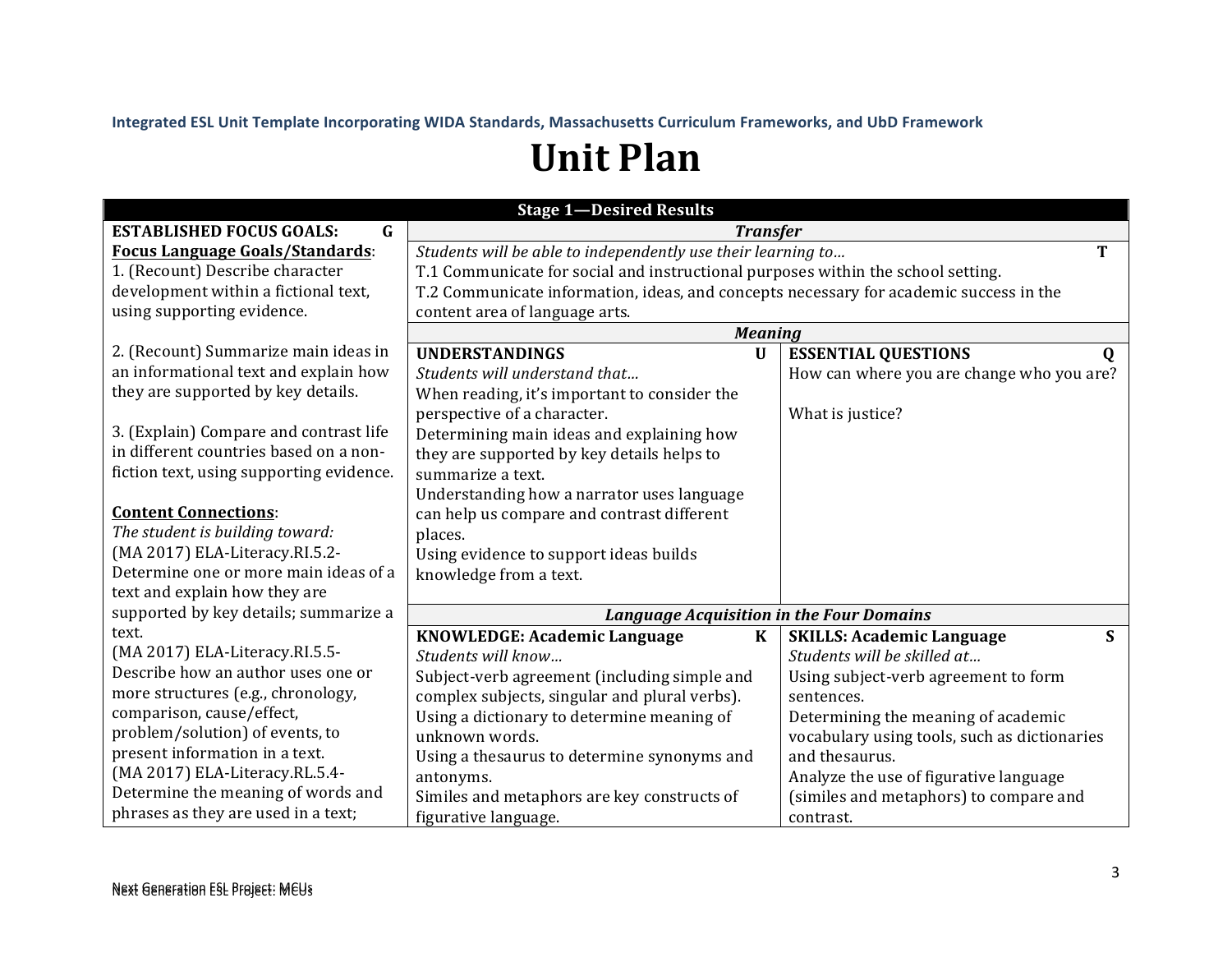| identify and explain the effects of<br>figurative language such as metaphors<br>and similes.<br>(MA 2017) ELA-Literacy.RL.5.6-<br>Describe how a narrator's or speaker's<br>point of view influences how events<br>are described in a story, myth, poem,<br>or drama. | Compare and contrast language used to indicate<br>similarities and differences (and, but, however,<br>therefore). | Comparing and contrasting ideas in<br>informational text. |  |
|-----------------------------------------------------------------------------------------------------------------------------------------------------------------------------------------------------------------------------------------------------------------------|-------------------------------------------------------------------------------------------------------------------|-----------------------------------------------------------|--|
|                                                                                                                                                                                                                                                                       | <b>Stage 2-Evidence</b>                                                                                           |                                                           |  |
| <b>EVALUATIVE CRITERIA:</b>                                                                                                                                                                                                                                           | <b>ASSESSMENT EVIDENCE: Language Development</b>                                                                  |                                                           |  |
|                                                                                                                                                                                                                                                                       | <b>CURRICULUM EMBEDDED PERFORMANCE ASSESSMENT (Performance Tasks)</b>                                             | <b>PT</b>                                                 |  |
|                                                                                                                                                                                                                                                                       | <b>OTHER EVIDENCE:</b>                                                                                            | <b>OE</b>                                                 |  |
|                                                                                                                                                                                                                                                                       | <b>Stage 3-Learning Plan</b>                                                                                      |                                                           |  |
| SOCIOCULTURAL IMPLICATIONS:<br>Topics:<br>Depending on students' background experiences, these topics may evoke strong emotional responses, given possible negative experiences<br>(e.g. discrimination, injustice, etc.)                                             |                                                                                                                   |                                                           |  |
| Furthermore, the sub-topic of slavery in the US might not be familiar to English Learner students.                                                                                                                                                                    |                                                                                                                   |                                                           |  |
| Task/situation:<br>$\alpha$ is the state of the state of the state of the state of the state of the state of the state of the state of the state of the state of the state of the state of the state of the state of the state of the state of the s                  |                                                                                                                   |                                                           |  |

• Students may be more comfortable learning and/or expressing themselves in different ways: orally, in writing, by listening, by movement or touch, by looking at images of visual representations, by speaking, etc. Provide multiple ways for students to learn information and demonstrate their learning.

#### **SUMMARY OF KEY LEARNING EVENTS AND INSTRUCTION:**

### Part 1: How can where you are change who you are?

*Thread 1: Being Awake, Aware, and Alive*

#### **Lesson 1: Day 1-**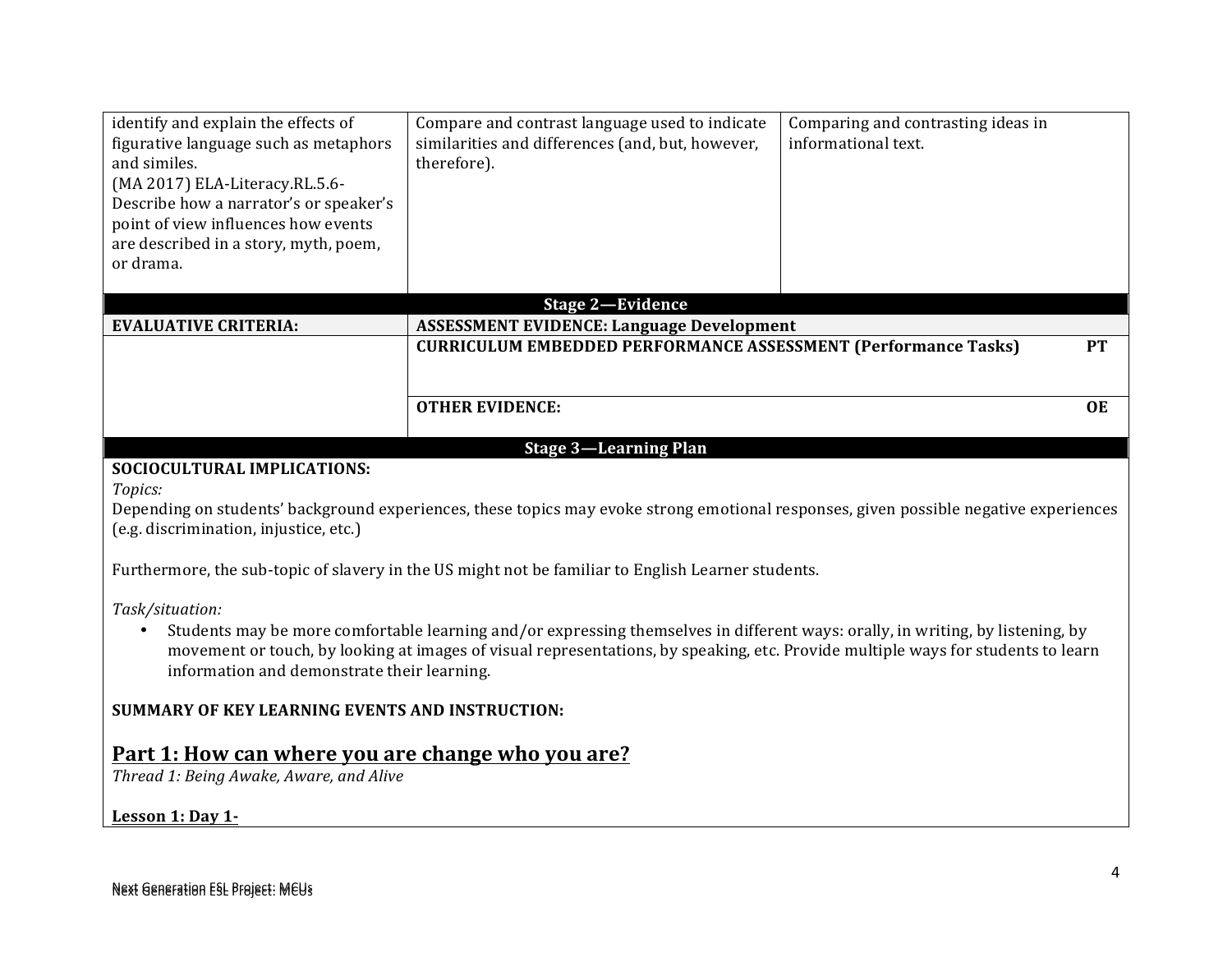#### • **Language objectives:**

- $\circ$  Students will be able to orally discuss the meaning and *personal* examples of key terms such as *character development* and *characteristics*.
- $\circ$  Students will be able to recount by describing personal character development through creation and completion of a topdown web graphic organizer with examples of key topic vocabulary (*character development, characteristics*).
- **Brief overview of lesson:** Students will be introduced to the big question and thread through exploration of character development and how we use adjectives to describe character [development] characteristics. Starting with examples that connect to their backgrounds, such as their own personal character development as they moved from country to country, students will then be introduced to the figure and character development of Henry David Thoreau. Students will take part in a formative assessment that will evaluate their ability to use the top-down web graphic organizer with which they are already familiar to outline adjectives to describe their own character development in their personal moves from country to country. This activity will also build their background knowledge in preparation for application to text.

#### Lesson 2: Day 1-

- Language objectives:
	- $\circ$  Students will be able to orally discuss the meaning and *text* examples of key terms such as *character development* and *characteristics*.
	- $\circ$  Students will be able to recount by orally describing a main character's character development using key topic vocabulary (*character development, characteristics*) supported by text evidence with a partner."

**Brief overview of lesson:** Students will be introduced to the National Geographic Reach text, "My Diary from Here to There," through a first read. The set purpose is to read this fictional diary about a character who is moving from country to country and think about how the main character changes (character development). Students will use examples from Amada's diary to support their ideas.

#### *Thread 2: Living in Society*

#### Lesson 3: Day 1-

- **Language objectives:**
	- o Students will be able to orally discuss the meaning and *text* examples of key terms such as *character development* and *characteristics*.
	- $\circ$  Students will be able to recount by describing a main character's character development through creation and completion of a top-down web graphic organizer with examples of key topic vocabulary (*character development, characteristics*) supported by text evidence.
- Brief overview of lesson: In the second read of this text, students will review plot and make a top-down web of the plot. To explore the thread, they will then review character development using adjective characteristics, supported by text evidence, and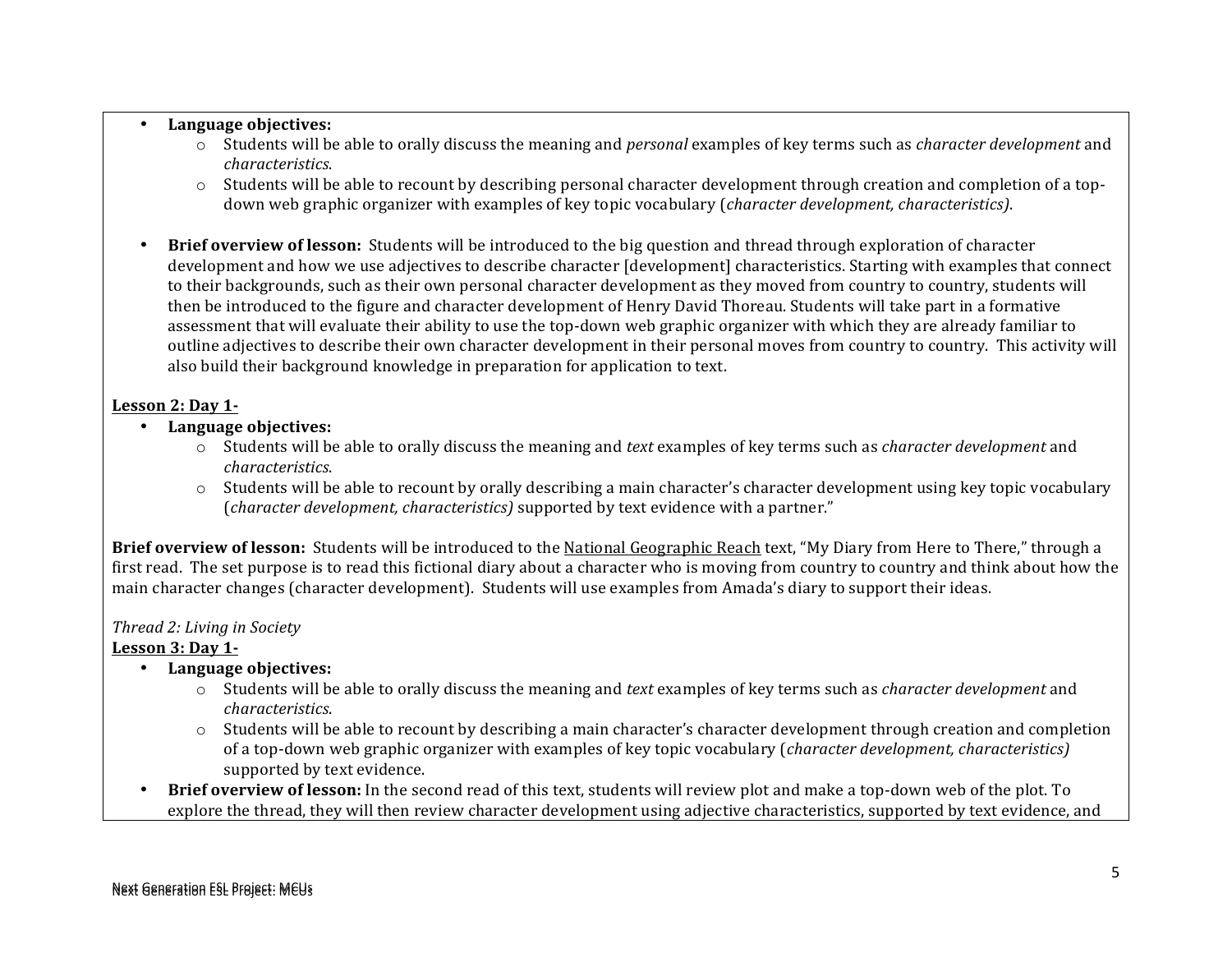add these characteristics in writing to their top-down web.

#### Lesson 4: Day 1-

- **Language objectives:**
	- $\circ$  Students will be able to retell in writing a main character's character development based upon the characteristic vocabulary included in their top-down webs and supported by text evidence.
- Brief overview of lesson: Students will review the character development portion of their top-down webs, which serve as formative assessments of their ability to identify a character's changing characteristics and find support using text evidence. They will retell how the main character develops in the text first orally to a partner and then in writing, based upon the characteristic vocabulary included in their top-down webs and supported by text evidence. Their writing will serve as a summative assessment of students' ability to describe a character's development in writing, based upon a top-down web writing plan including characteristics and supporting text evidence.

#### *Thread 3: Hearing that Different Drummer* **Lesson 5: Day 1-**

- **Language objectives:**
	- $\circ$  Students will be able to describe orally how a narrator's point of view influences the author's use of comparison in a text.
- Brief overview of lesson: To explore the thread, students will be introduced to the non-fiction autobiography genre through exploration and review of text features, including maps, photos, labels, captions, and headings. The set purpose for the first read of this National Geographic Reach text, "A Refugee Remembers The Autobiography of John Bul Dau," is to read this autobiographical text to compare a person's life in two countries supported by text evidence. To link current and past learning, characteristics will continue to be used to analyze the person in the text and make comparisons between his life in two countries.

#### Lesson 6: Day 1-

- **Language objectives:**
	- $\circ$  Students will be able to explain by comparing a person's life in two countries through creation and completion of a topdown web graphic organizer supported by text evidence and including characteristics.
- Brief overview of lesson: Students will complete their first read of the text and discuss John Bul Dau's life, comparing it between two countries. Students will be introduced to a top-down web for comparison that functions similar to a Venn Diagram. They will develop a top-down web writing plan comparing John Bul Dau's life between two countries, using text evidence to support the identified characteristics in comparing this person's life between two countries.

### **Part 2: What is justice?**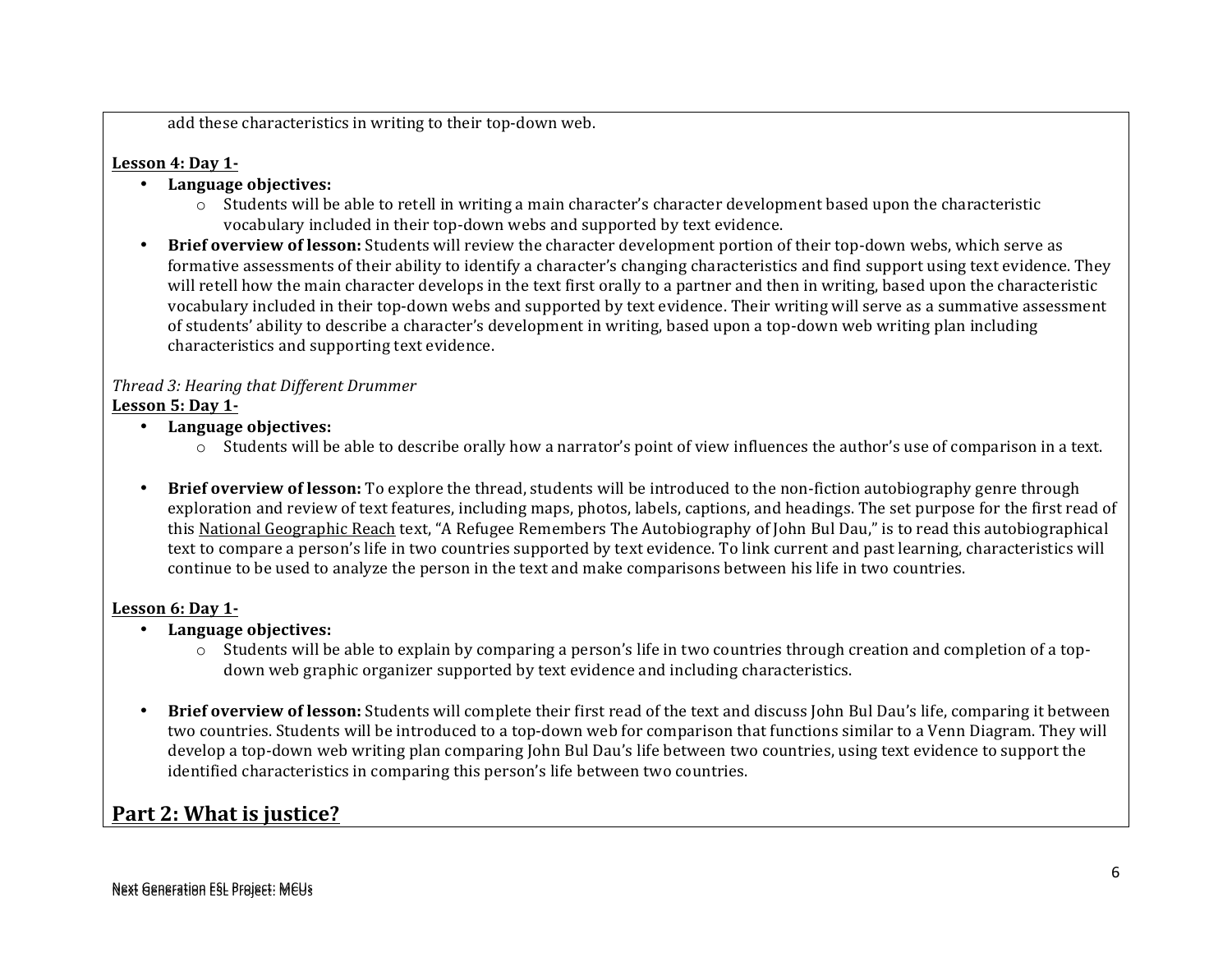#### *Thread 4: Choosing Life with Principle*

#### Lesson 7: Day 1-

- **Language objectives:**
	- $\circ$  Students will be able to explain by comparing a person's life in two countries in writing based upon the comparisons and characteristics included in their top-down web graphic organizers and supported by text evidence.
- **Brief overview of lesson:** In this lesson, students will be introduced to the big question and thread after reviewing and completing their comparison top-down webs, which serve as formative assessments of their ability to identify a person's characteristics, make comparisons between life in two countries, and find support using text evidence. They will explain these comparisons first orally to a partner and then in writing, reflecting on what is just, and based upon the comparisons included in their top-down webs. Their writing will serve as a summative assessment of students' ability to make comparisons in writing, based upon a top-down web writing plan, including characteristics, comparisons, and supporting text evidence.

#### Lesson 8: Day 1-

- Language objectives:
	- $\circ$  Students will be able to describe choices they can make to demonstrate how they "live deliberately" through creation and completion of a top-down web graphic organizer including these choices.
- Brief overview of lesson: In this lesson, students will continue to reflect on the big question and thread through vocabulary word part analysis and use of cognates. Students will analyze word parts in the word "deliberately" as we examine the Thoreauvian concept of "Living Deliberately" through discussion and with the support of a top-down web. After building background of Thoreau's decision to go to jail instead of paying taxes to a government that allowed slavery, students will continue to apply their knowledge of "living deliberately" to their own personal experiences in preparation for application to text. They will discuss with a partner and then create their own top-down web as a writing plan to respond to the prompt: "What choices can you make at school and at home that demonstrate how you "live deliberately"?

Adapted from *Understanding by Design®*. © 2012 Grant Wiggins and Jay McTighe. Used with permission.

#### What students should know and be able to do to engage in this unit:

Turn and talk: turn to their assigned partner, facing them directly (knee-to-knee and eye-to-eye), and quietly talk with their partner on topic using sentence frames provided by the teacher.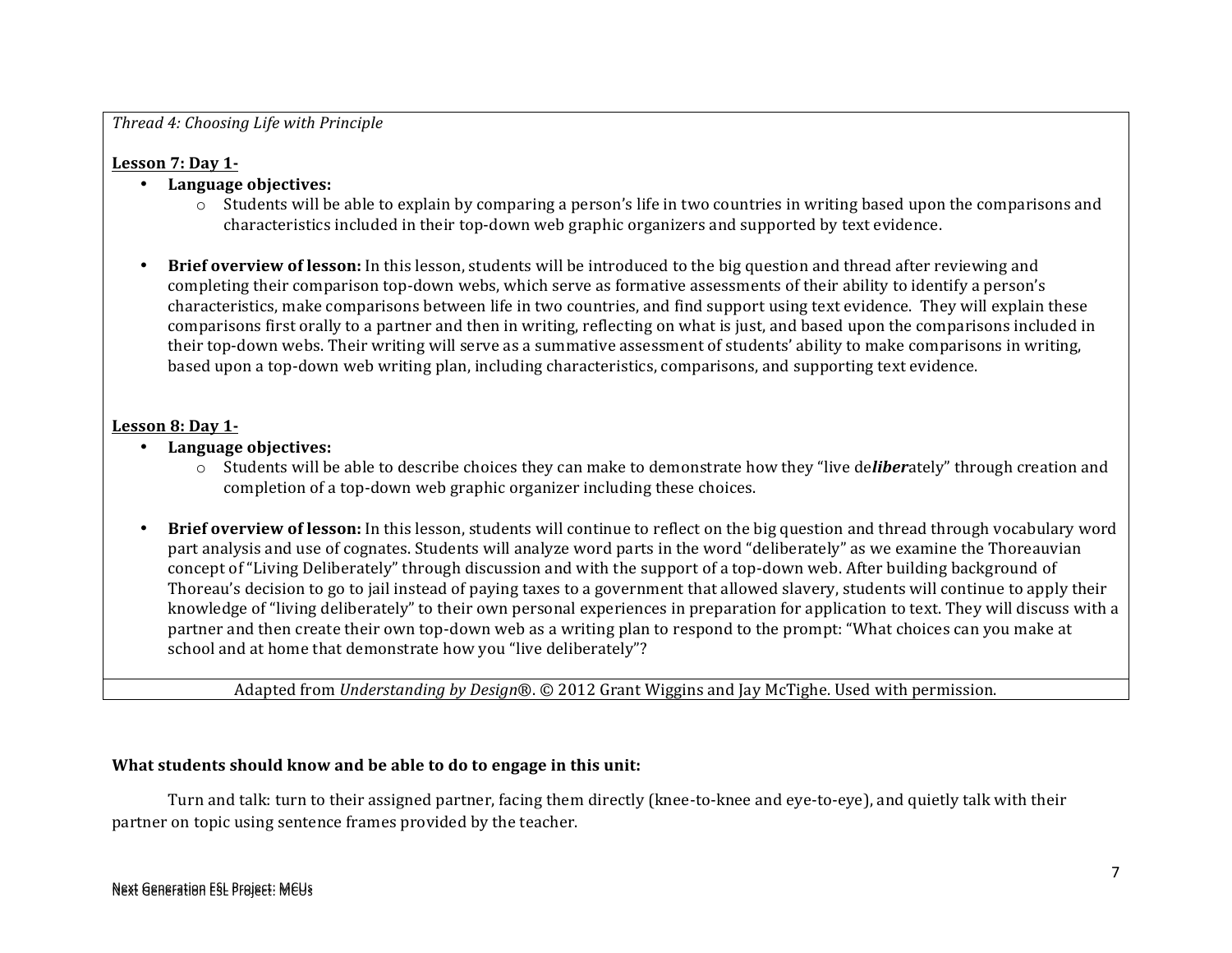Share ideas with the whole class or a small group. Basic understanding of adjectives as describing words. Basic understanding of the top-down web graphic organizer structure. Actively listen to text read-aloud. Basic understanding of plot. Retell elements from text, using text evidence support. Compare concepts.

Basic understanding of fiction and non-fiction text features to evaluate whether text is fiction or non-fiction.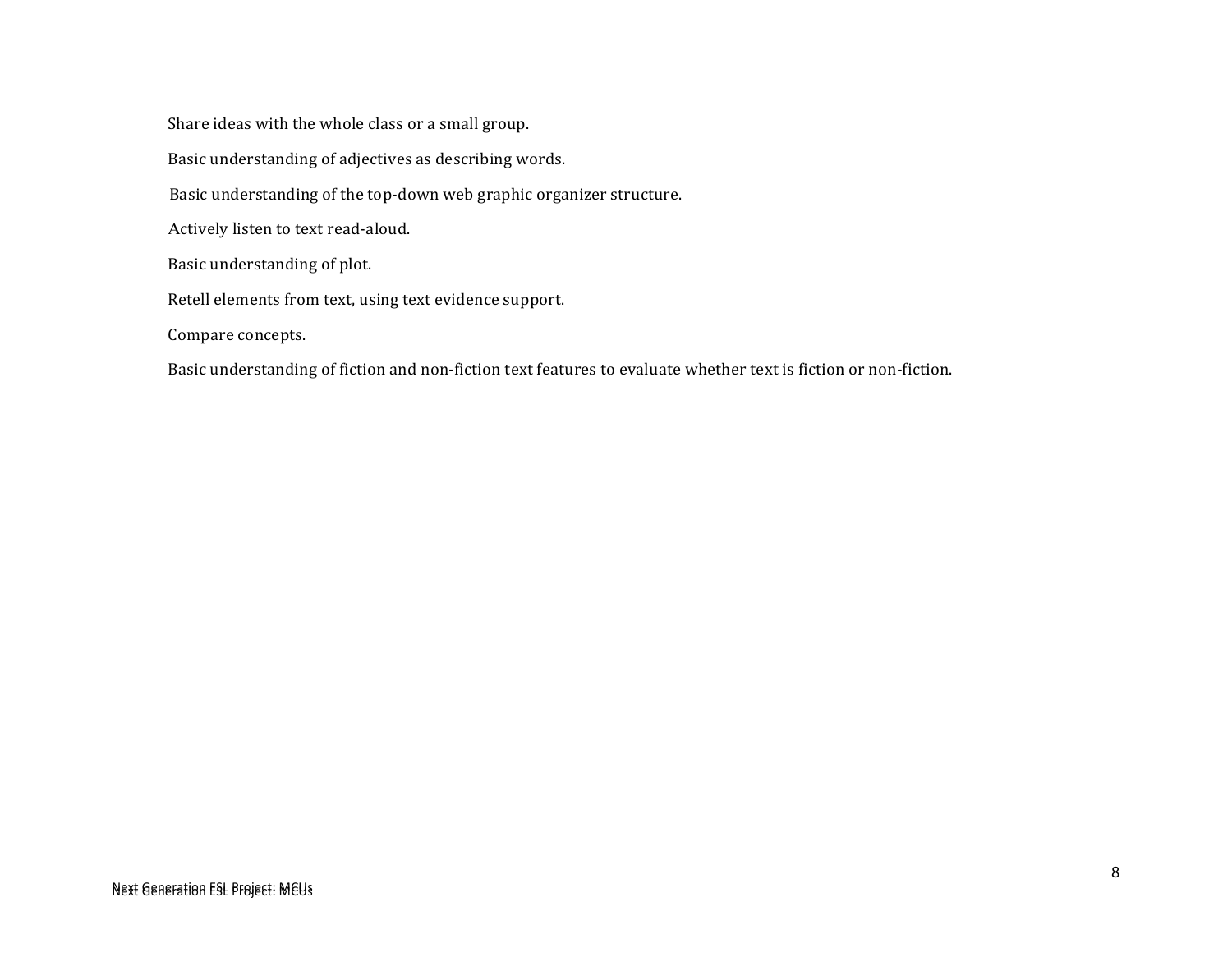#### Part 1 Essential Question: How can where you are change who you are?

*Thread 1: Being Awake, Aware, and Alive* 

#### Lesson 1

#### **Day 1 Big Question and thread exploration: How can where you are change who you are?** & *Being Awake, Aware, and Alive* **Estimated Time:** 40 minutes

**Brief overview of lesson:** Students will be introduced to the big question and thread through exploration of character development and how we use adjectives to describe character [development] characteristics. Starting with examples that connect to their backgrounds, such as their own personal character development as they moved from country to country, students will then be introduced to the figure and character development of Henry David Thoreau. Students will take part in a formative assessment that will evaluate their ability to use the top-down web graphic organizer with which they are already familiar to outline adjectives to describe their own character development in their personal moves from country to country. This activity will also build their background knowledge in preparation for application to text.

#### **LESSON FOUNDATION**

#### Unit-Level Focus Language Goals to Be Addressed in This Lesson/Unit-Level Salient Content Connections to Be Addressed in This **Lesson**

G.1 RECOUNT by describing character development within a fictional text, using supporting evidence.

(MA 2017) ELA-Literacy.RL.5.4- Determine the meaning of words and phrases as they are used in a text; identify and explain the effects of figurative language such as metaphors and similes.

#### **Language Objectives Essential Questions Addressed in This Lesson**

Students will be able to orally discuss the meaning and personal examples of key terms such as *character development* and *characteristics*.

Students will be able to recount by describing personal character development through creation and completion of a top-down web graphic organizer with examples of key topic vocabulary (*character development, characteristics*). Q.1 How can where you are change who you are?

#### **Assessment**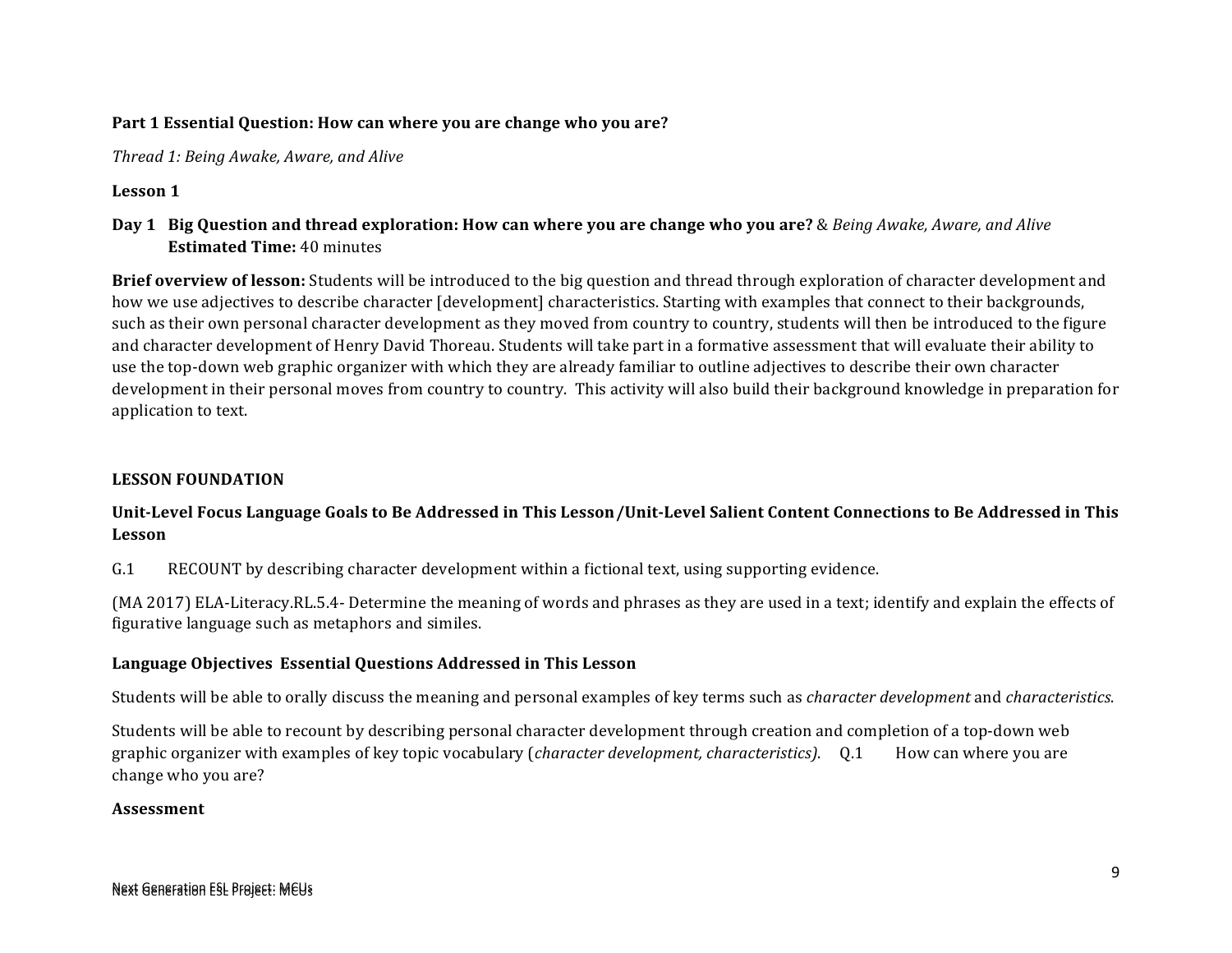Formative: Assess student application of learned language to define and/or provide personal examples of the terms *character development* and *characteristics* during turn-and-talks, class discussion, and in top-down web graphic organizers.

Formative: Assess student creation and completion of their own top-down graphic organizers of their personal character development, including adjective characteristics to describe how they changed moving from country to country.

\*Adjust instruction as needed.

#### **THE LESSON IN ACTION**

#### **Lesson Opening**

1. Post and explain the lesson's language objectives: "Students will be able to orally discuss the meaning and examples of key terms such as *character development* and *characteristics*," and "Students will be able to recount by describing personal character development through creation and completion of a top-down web graphic organizer with examples of key topic vocabulary (*character development*, *characteristics*)." To promote student ownership and self-monitoring of learning, have students summarize and/or state the objective in their own words. At the end of the lesson, students can reflect on their learning in relation to the objective.

2. Introduce the big question and thread.

3. Pre-teach the vocabulary character development and introduce word part analysis to break down the meaning of vocabulary words: diary and characteristics. Model for students how to use their first language to help them break down the meaning of word parts (cognates). Discuss describing words and teach/review the related vocabulary word, adjectives.

#### **During the Lesson**

1. Assess students' background knowledge about character development through turn-and-talks and class discussion about their personal character development as they have moved from country to country.

2. Provide background about the figure, Henry David Thoreau. Then, model use of adjective characteristics to describe this important historic figure orally and in writing using a top-down web (e.g. observant, deliberate, scientific, reflective, etc.)

a. Define *character development* again ("how someone changes over time").

b. Explain that students will be completing their own top-down web graphic organizers to write down their own personal character [development] characteristics as they have moved from country to country that they had shared orally. Review that the characteristic (describing words) they will be using are called adjectives.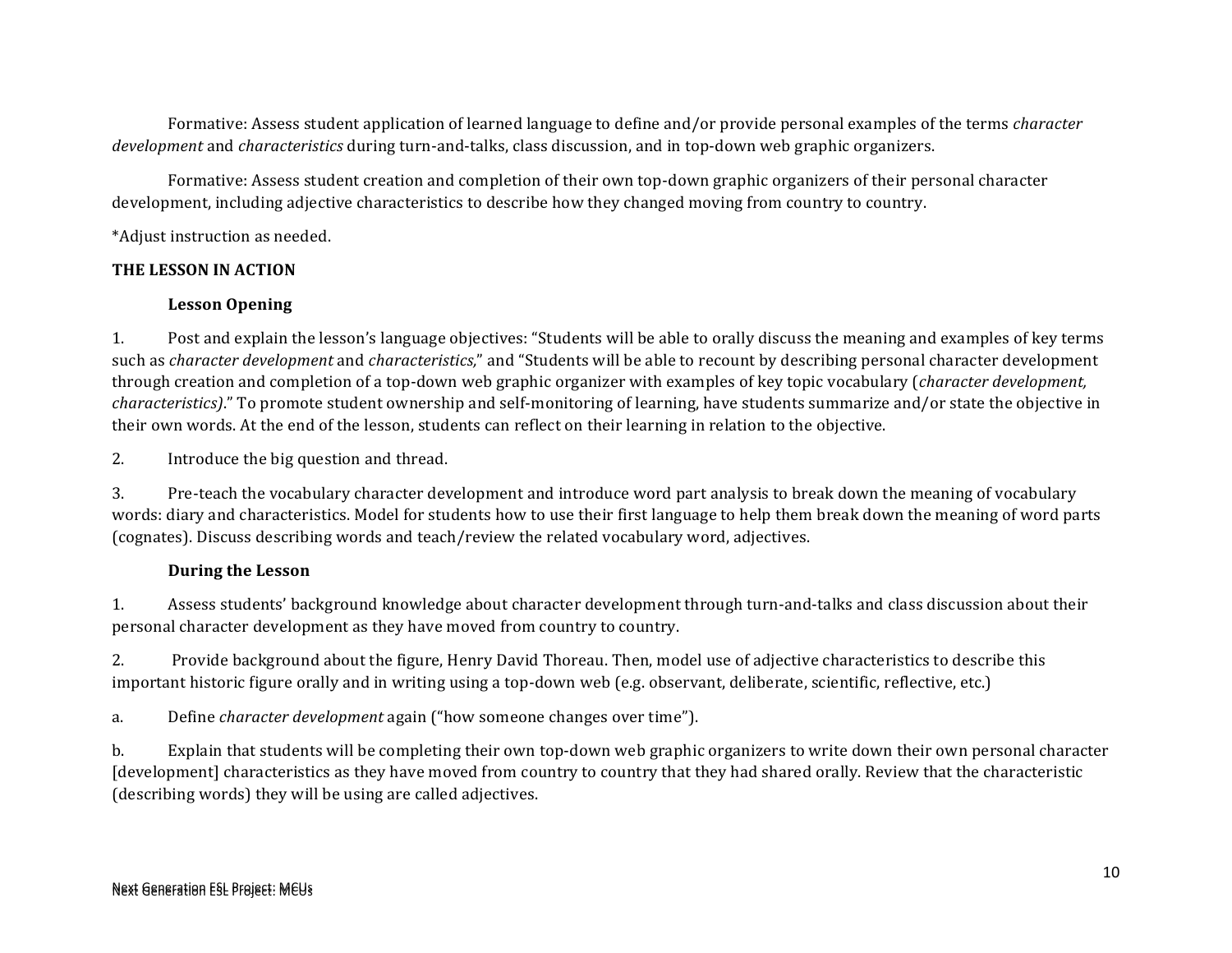3. Students create and complete their own top-down graphic organizers of their personal character development, including adjective characteristics to describe how they changed moving from country to country.

#### **Lesson Closing**

- 1. Introduce the lesson's text to be read, analyzed and discussed next lesson: National Geographic Reach: "My Diary from Here to *There."* by Amada Irma Perez.
- 2. Review that students will apply their knowledge of using adjectives to describe character [development] characteristics of the text's main character.
- 3. Revisit the objectives.

#### Lesson 1 Resources

National Geographic Reach: "My Diary from Here to There." by Amada Irma Perez.

Whiteboard

Pencils, markers, crayons

Student partner groupings

Student writing paper

Images of Henry David Thoreau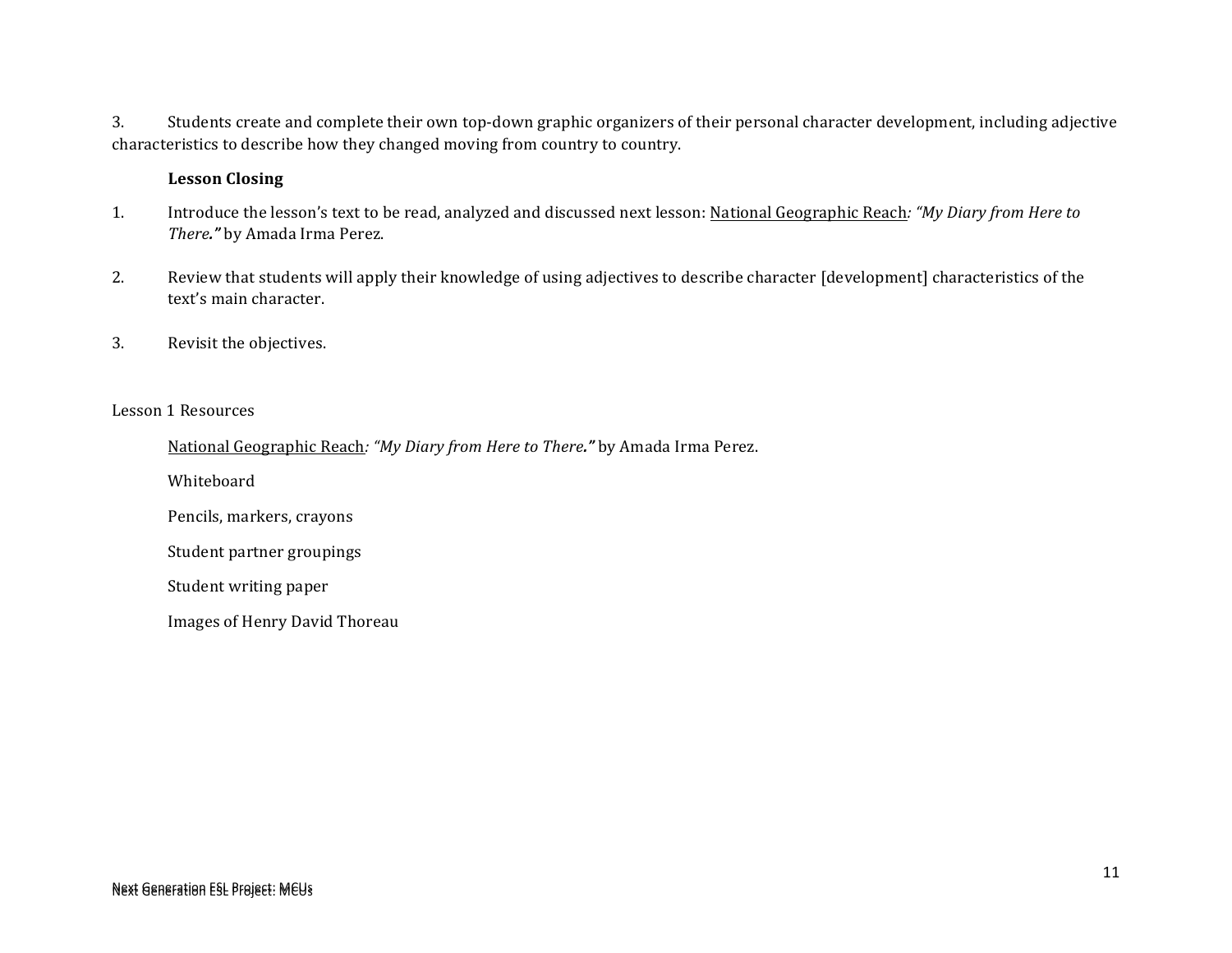#### Lesson 2

**Day 2** How does the character, Amada, in the text "My Diary from Here to There" develop? & *Being Awake, Aware, and Alive* **Estimated Time: 40 minutes** 

**Brief overview of lesson:** Students will be introduced to the National Geographic Reach text, "My Diary from Here to There," through a first read. The set purpose is to read this fictional diary about a character who is moving from country to country and think about how the main character changes (character development). Students will use examples from Amada's diary to support their ideas.

#### **LESSON FOUNDATION**

#### Unit-Level Focus Language Goals to Be Addressed in This Lesson/Unit-Level Salient Content Connections to Be Addressed in This **Lesson**

G.1 RECOUNT by describing character development within a fictional text, using supporting evidence.

(MA 2017) ELA-Literacy.RL.5.4- Determine the meaning of words and phrases as they are used in a text; identify and explain the effects of figurative language such as metaphors and similes.

#### **Language Objectives Essential Questions Addressed in This Lesson**

Students will be able to orally discuss the meaning and *text* examples of key terms such as *character development* and *characteristics*.

Students will be able to recount by orally describing a main character's character development using key topic vocabulary (*character development, characteristics*) supported by text evidence with a partner.  $\qquad 0.1$  How can where you are change who you are?

#### **Assessment**

Formative: Assess student application of learned language to define and/or provide text examples of the terms *character development* and *characteristics* during turn-and-talks, class discussion, and in preparation for creating top-down web graphic organizers.

Formative: Assess student application of learned language to recall key events/information from the text using text evidence during the retelling.

\*Adjust instruction as needed.

#### **THE LESSON IN ACTION**

**Lesson Opening**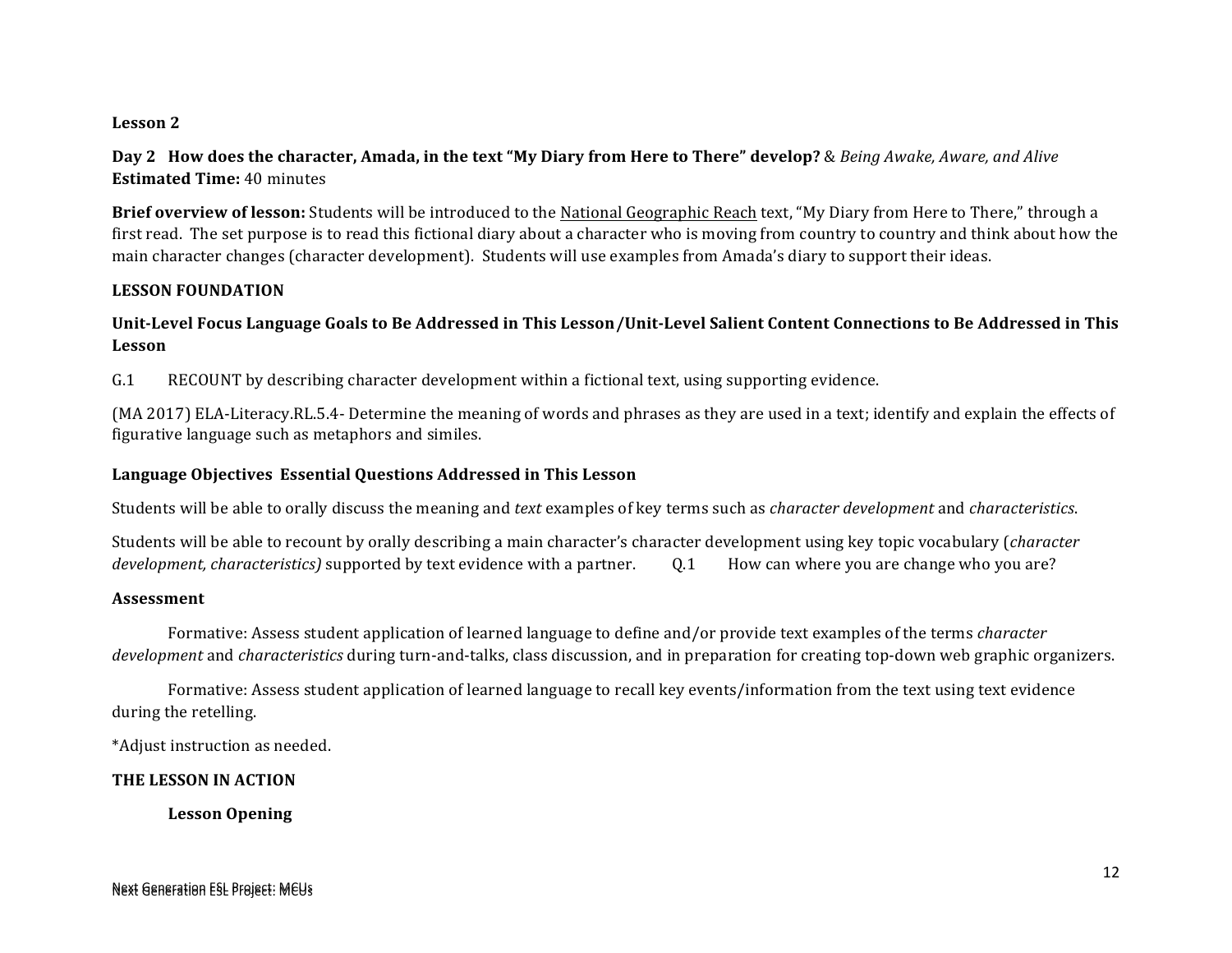1. Post and explain the lesson's language objectives: "Students will be able to orally discuss the meaning and *text* examples of key terms such as *character development* and *characteristics*" and "Students will be able to recount by orally describing a main character's character development using key topic vocabulary (*character development, characteristics*) supported by text evidence with a partner." To promote student ownership and self-monitoring of learning, have students summarize and/or state the objective in their own words. At the end of the lesson, students can reflect on their learning in relation to the objective.

2. Review from prior class that students will apply their knowledge of using adjectives to describe character [development] characteristics of the text's main character.

#### **During the Lesson**

1. Introduce the lesson's text.

a. Display the front cover of National Geographic Reach: "*My Diary from Here to There."* by Amada Irma Perez.

b. Students preview the text in pairs. Review: 1) how to evaluate whether the text is fiction or non-fiction using text features and 2) picture walking, including question generation. Remind students that they will alternate pages in their picture walk and must generate at least one question during their picture walk that they will consider during reading.

c. Tell students to think about the set purpose, which is to read this fictional diary about a character who is moving from country to country and think about how the main character changes (character development). Students will use examples from Amada's diary to support their ideas.

d. Explain that students will apply their background knowledge of their personal character development in their own moves from country to country to orally analyze the main character's character development throughout the text, using supporting text evidence.

2. Read the text aloud, modeling proper reading.

- 3. Review the text:
	- a. Review the vocabulary word plot (beginning, middle, and end of a text). Illustrate plot in a top-down web.

b. Have students think about the main ideas of the text independently first, then turn and talk with a partner to recount main ideas from the text, before sharing as a whole group. Prompt students as needed, using questions, such as: "What happened at the beginning of the text?" or "What changes happen in Amada's life?" Provide sentence frames for students to use if they want to, such as: "At the beginning, \_\_\_\_\_\_\_ because I saw in the text \_\_\_\_." During partner work, listen to conversations, focusing on use of adjective characteristics, keywords or the use of sentence frames.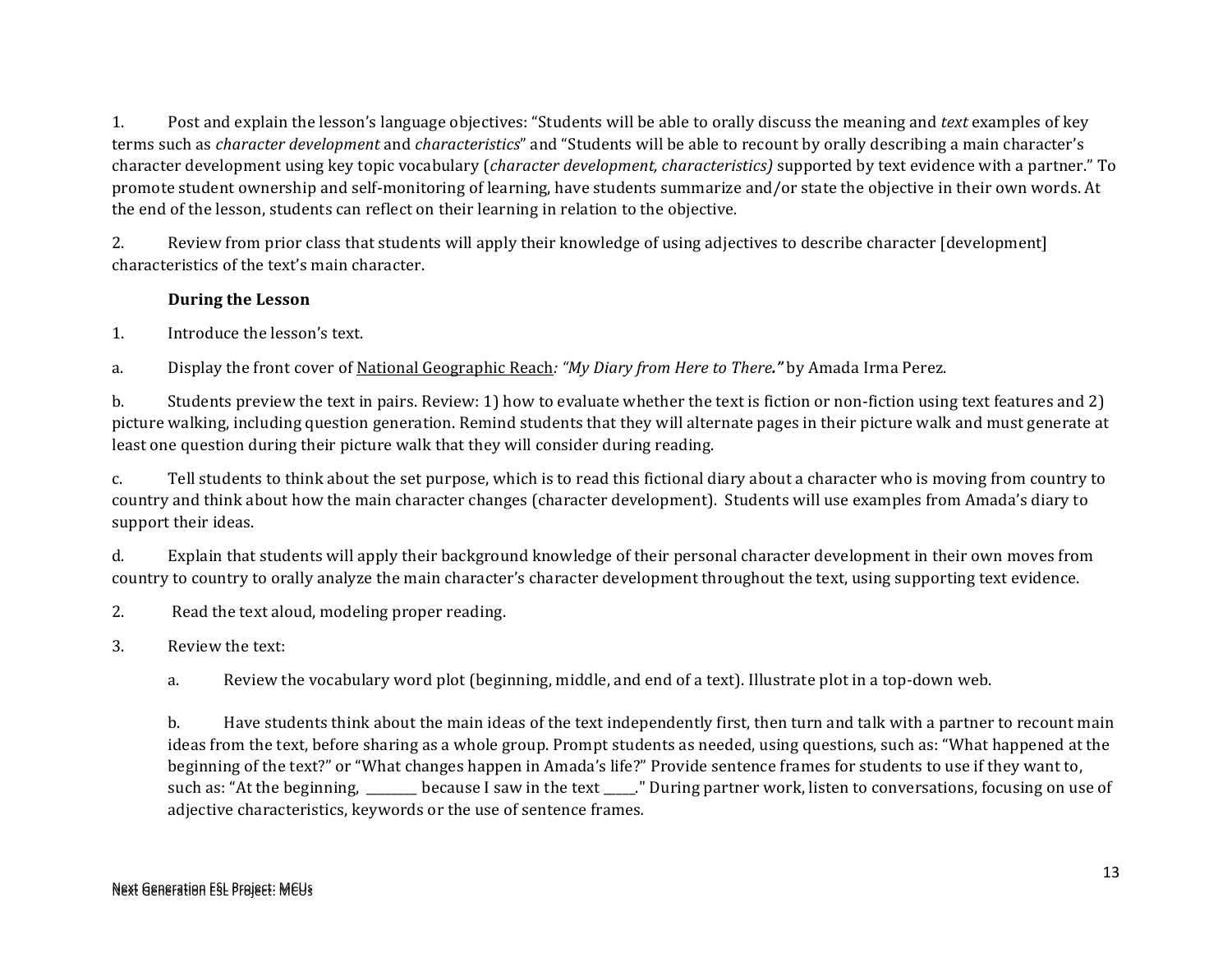4. Students turn-and-talk to discuss the main character's character development throughout the text supported by text evidence. Model some adjective characteristics using a sentence frame such as "At the beginning, I think Amada felt  $\epsilon$  (e.g. worried) because I saw in the text \_\_\_\_." Then have students discuss it with a partner. Listen to conversations, assessing students' language production and understanding of character development in texts supported by text evidence.

#### **Lesson Closing**

1. Explain that students will be completing their own top-down web graphic organizers next class to write down the main character's character [development] characteristics as she moved from country to country supported by text evidence that they had shared orally. Review that the characteristic (describing words) they will be using are called adjectives.

2. Review that students can use their personal character development top-down webs as reference and support.

3. Revisit the objectives.

Lesson 2 Resources

National Geographic Reach: "My Diary from Here to There." by Amada Irma Perez.

Whiteboard

Student partner groupings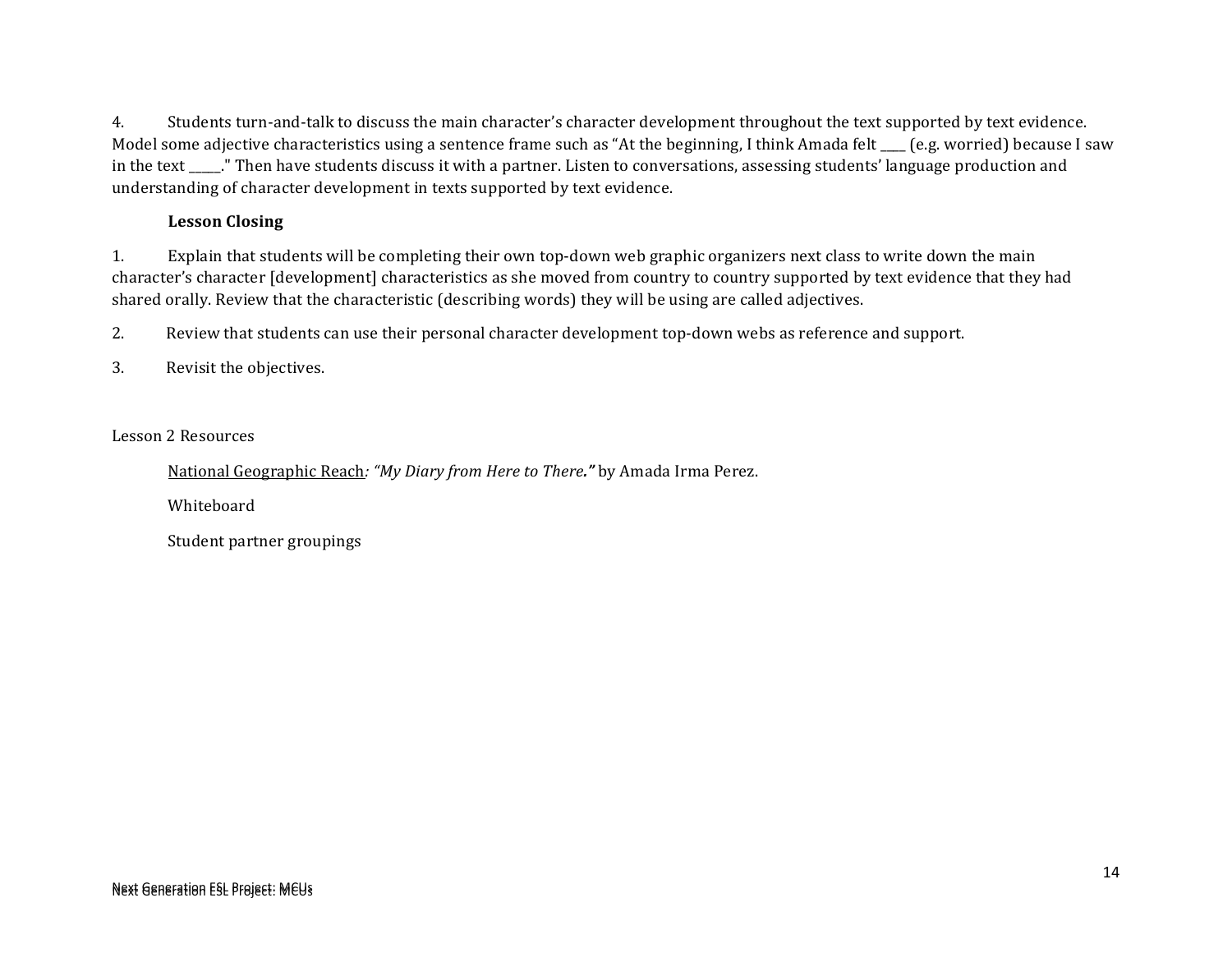#### **Lesson 3**

**Day** 3 How does the character, Amada, in the text "My Diary from Here to There" develop? & *Living in Society* 

**Estimated Time:** 40 minutes

**Brief overview of lesson:** In the second read of this text, students will review plot and make a top-down web of the plot. To explore the thread, they will then review character development using adjective characteristics, supported by text evidence, and add these characteristics in writing to their top-down web.

#### **LESSON FOUNDATION**

#### Unit-Level Focus Language Goals to Be Addressed in This Lesson/Unit-Level Salient Content Connections to Be Addressed in This **Lesson**

G.1 RECOUNT by describing character development within a fictional text, using supporting evidence.

(MA 2017) ELA-Literacy.RL.5.4- Determine the meaning of words and phrases as they are used in a text; identify and explain the effects of figurative language such as metaphors and similes.

(MA 2017) ELA-Literacy.RL.5.6- Describe how a narrator's or speaker's point of view influences how events are described in a story, myth, poem, or drama.

#### **Language Objectives Essential Questions Addressed in This Lesson**

Students will be able to orally discuss the meaning and *text* examples of key terms such as *character development* and *characteristics*.

Students will be able to recount by describing a main character's character development through creation and completion of a top-down web graphic organizer with examples of key topic vocabulary (*character development, characteristics*) supported by text evidence. Q.1

How can where you are change who you are?

#### **Assessment**

Formative: Assess student application of learned language of the term *plot* in top-down web graphic organizers.

Formative: Assess student application of learned language to recall key events/information from the text using text evidence during the retelling.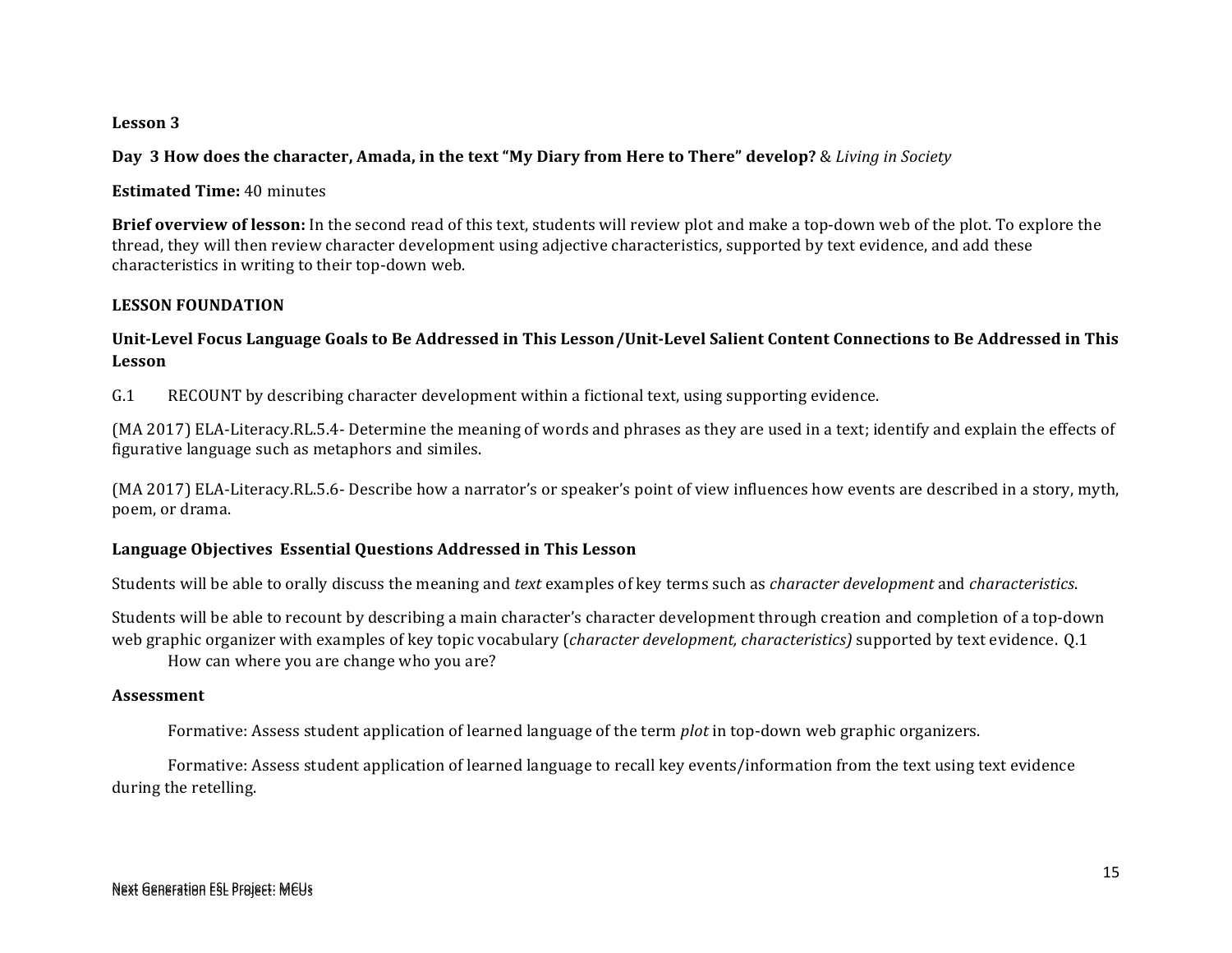Formative: Assess student creation and completion of their own top-down graphic organizers of a text's main character's character development, including adjective characteristics to describe how the main character changed throughout the narrative supported by text evidence.

\*Adjust instruction as needed.

#### **THE LESSON IN ACTION**

#### **Lesson Opening**

1. Post and explain the lesson's language objectives: "Students will be able to orally discuss the meaning and *text* examples of key terms such as *character development* and *characteristics*" and "Students will be able to recount by describing a main character's character development through creation and completion of a top-down web graphic organizer with examples of key topic vocabulary (*character development, characteristics*) supported by text evidence." To promote student ownership and self-monitoring of learning, have students summarize and/or state the objective in their own words. At the end of the lesson, students can reflect on their learning in relation to the objective. 

2. Model in a top-down web a concept learned during a Thoreauvian workshop of what changes location can make (topic=location; sub-topics of what language can change= 1) character development, 2) writing, 3) language. Prompt students to discuss how their personal location changes affected any of these sub-topics. Monitor conversations for academic language proficiency and use of key vocabulary. If needed, model an example of how a location change altered personal character development in preparation for students' text talk and application.

3. Activator: Students turn-and talk to review the text plot describing the main character's character development using adjective characteristics supported by text evidence.

#### **During the Lesson**

1. Students create and complete their own top-down graphic organizers of the main character's character development, including adjective characteristics supported by text evidence to describe her character development throughout the narrative.

a. Prompt students to start by creating a top-down web illustrating plot (beginning, middle, and end).

b. Remind students to add notes in their top-down webs of the main character's character development of the text independently. If needed, prompt students to check in with partners to review or clarify the adjective characteristics they had identified orally with their partners to describe the main character's character development supported by text evidence. Prompt students as needed, using questions, such as: "How does Amada change during the text? Why/What happened?" Provide sentence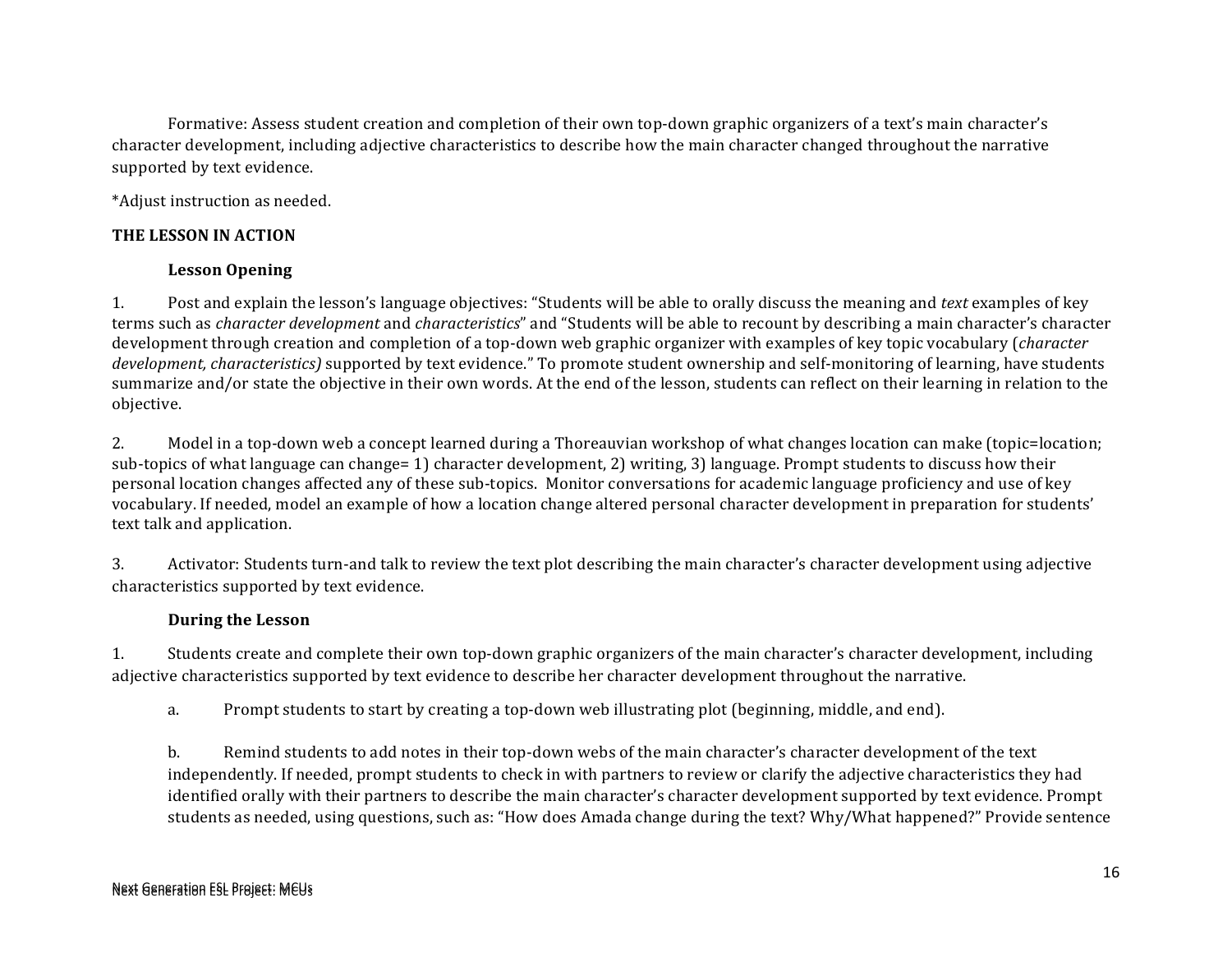frames for students to use if they want to, such as: "At the beginning, I think Amada felt \_\_\_ (e.g. worried) because I saw in the text \_\_\_\_." During independent or partner check-ins, monitor top-down web note-taking and listen to conversations, focusing on use of adjective characteristics, keywords or the use of sentence frames.

#### **Lesson Closing**

1. Explain that students will be using their own top-down web graphic organizer [writing plans] next class to write in complete sentences the main character's character [development] characteristics as she moved from country to country supported by text evidence. Review that the characteristic (describing words) they will be using are called adjectives.

2. Revisit the objectives.

#### Lesson 3 Resources

National Geographic Reach: "My Diary from Here to There." by Amada Irma Perez.

Whiteboard

Pencils, markers, crayons

Student partner groupings

Student writing paper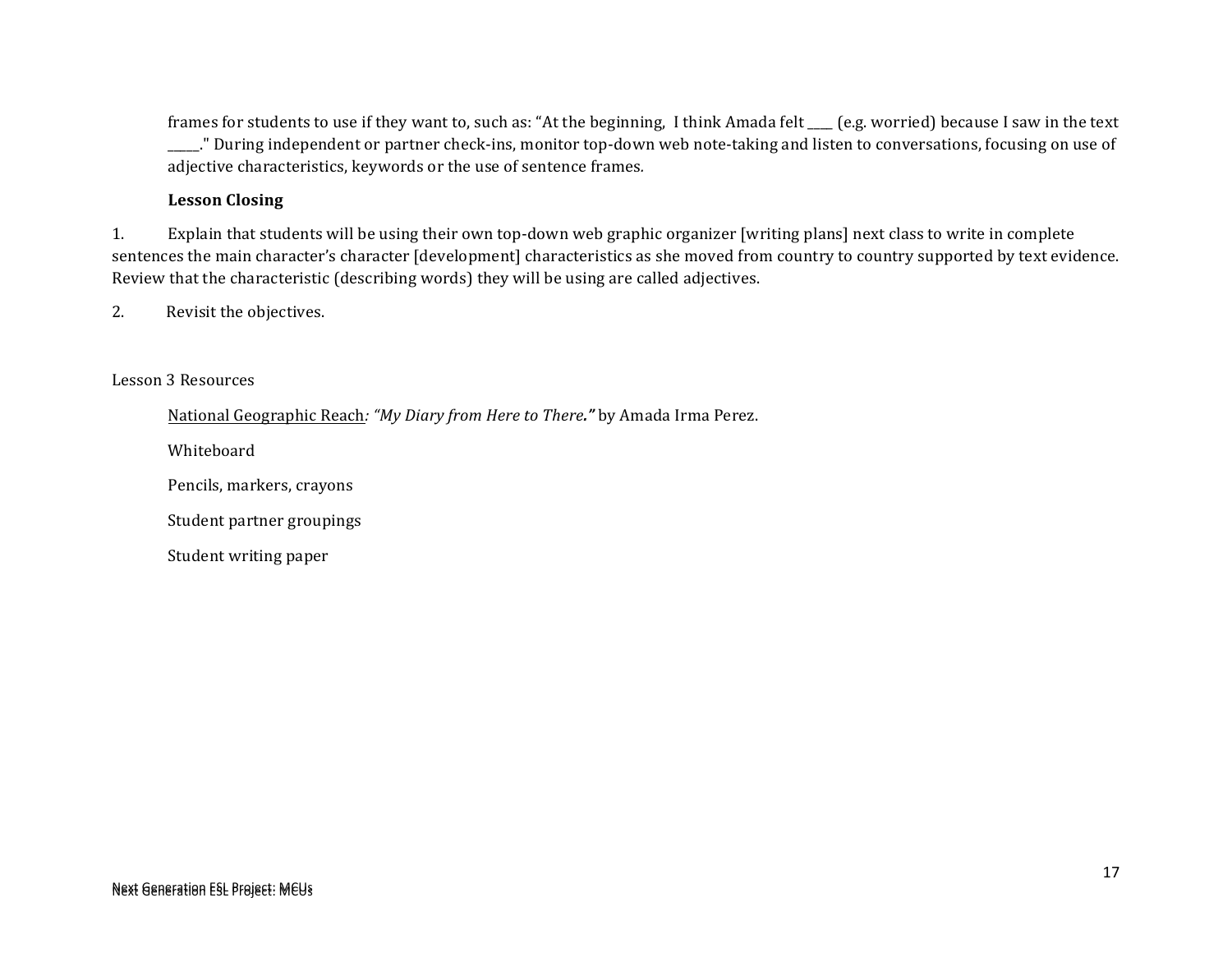#### Lesson 4

**Day 4 How does the character, Amada, in the text "My Diary from Here to There" develop?** & *Living in Society* 

**Estimated Time:** 40 minutes

**Brief overview of lesson:** Students will review the character development portion of their top-down webs, which serve as formative assessments of their ability to identify a character's changing characteristics and find support using text evidence. They will retell how the main character develops in the text first orally to a partner and then in writing, based upon the characteristic vocabulary included in their top-down webs and supported by text evidence. Their writing will serve as a summative assessment of students' ability to describe a character's development in writing, based upon a top-down web writing plan including characteristics and supporting text evidence.

#### **LESSON FOUNDATION**

Unit-Level Focus Language Goals to Be Addressed in This Lesson/Unit-Level Salient Content Connections to Be Addressed in This **Lesson**

G.1 RECOUNT by describing character development within a fictional text, using supporting evidence.

(MA 2017) ELA-Literacy.RL.5.6- Describe how a narrator's or speaker's point of view influences how events are described in a story, myth, poem, or drama.

#### **Language Objectives Essential Questions Addressed in This Lesson**

Students will be able to retell in writing a main character's character development based upon the characteristic vocabulary included in their top-down webs and supported by text evidence.  $\qquad 0.1$  How can where you are change who you are?

#### **Assessment**

Formative: Assess student application of learned language to recall key events/information from the text using text evidence during the retelling.

Formative: Assess student application of learned language to define and/or provide text examples of the terms *character development* and *characteristics* during turn-and-talks, class discussion, and in preparation for creating top-down web graphic organizers.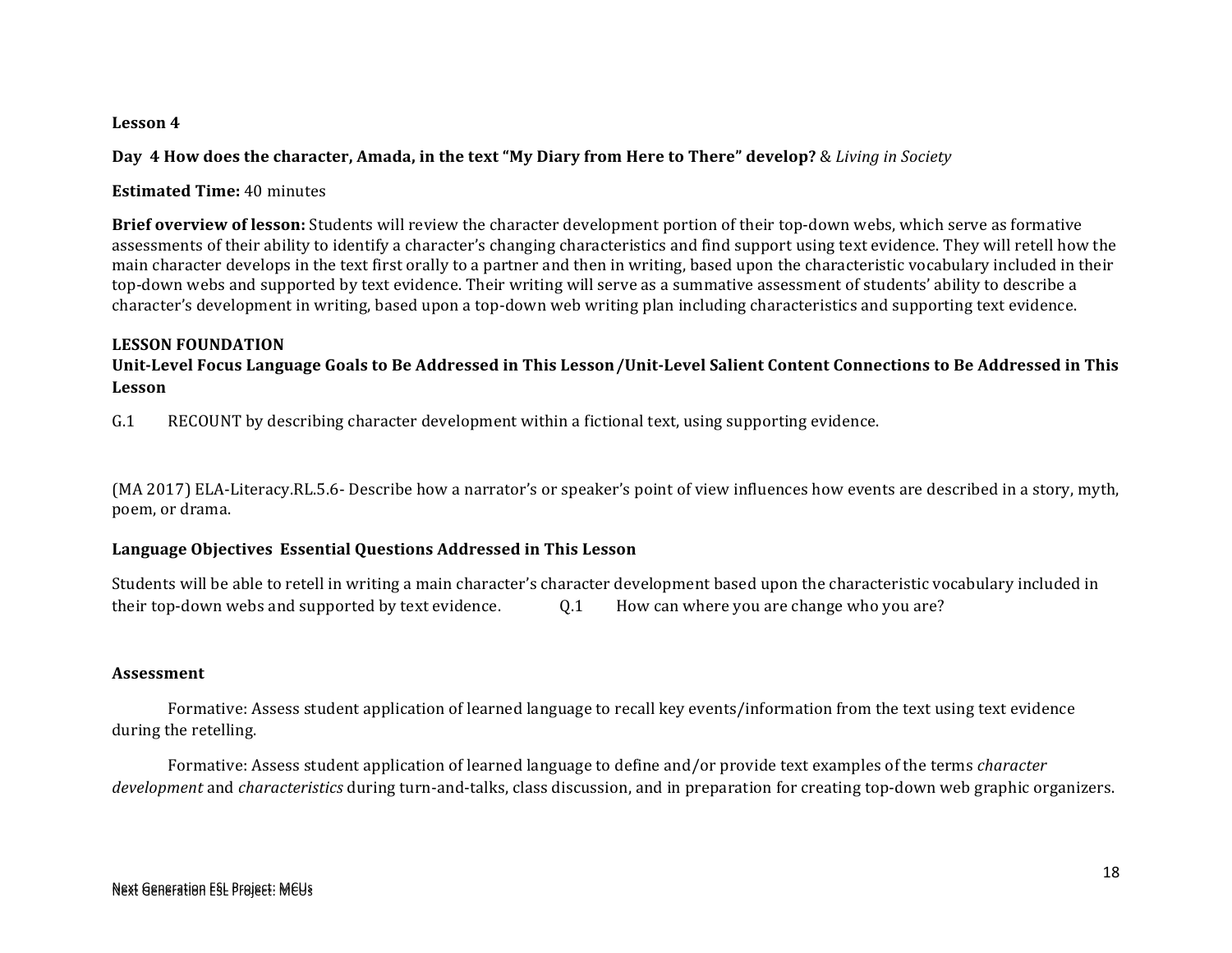Summative: Assess student application of character development in writing based upon their top-down web graphic organizers and including characteristics and supporting text evidence.

\*Adjust instruction as needed.

#### **THE LESSON IN ACTION**

#### **Lesson Opening**

1. Post and explain the lesson's language objectives: "Students will be able to retell in writing a main character's character development through retelling based upon the characteristic vocabulary included in their top-down webs and supported by text evidence." To promote student ownership and self-monitoring of learning, have students summarize and/or state the objective in their own words. At the end of the lesson, students can reflect on their learning in relation to the objective.

2. Activator: Students turn-and talk to review their top-down webs describing the main character's character development using adjective characteristics supported by text evidence.

#### **During the Lesson**

1. Students write from their own top-down graphic organizer [writing plans] about the main character's character development, including adjective characteristics supported by text evidence to describe her character development throughout the narrative.

a. Remind students to include an introduction and conclusion in their writing. Prompt students as needed to check the appropriate  $\_\_\_\_\_$ (e.g. topic) section of their top-down webs for introduction and conclusion notes to use to write complete sentences. If needed, prompt students to check in with partners to state orally their introductions and conclusions.

b. Remind students to write complete sentences from their top-down web notes. If needed, prompt students to check in with partners to review or clarify their complete sentences derived from their top-down web note-taking. Provide sentence frames for students to use if they want to, such as: "At the beginning, I think Amada felt  $\Box$  (e.g. worried) because I saw in the text  $\Box$ ." During independent or partner check-ins, monitor writing in complete sentences in introductions, body, and conclusion. Listen to conversations, focusing on use of complete sentences including adjective characteristics or keywords or the use of sentence frames*.* 

#### **Lesson Closing**

1. Students read their writing to each other in pairs and offer feedback about any revisions needed to make their partner's writing more clear.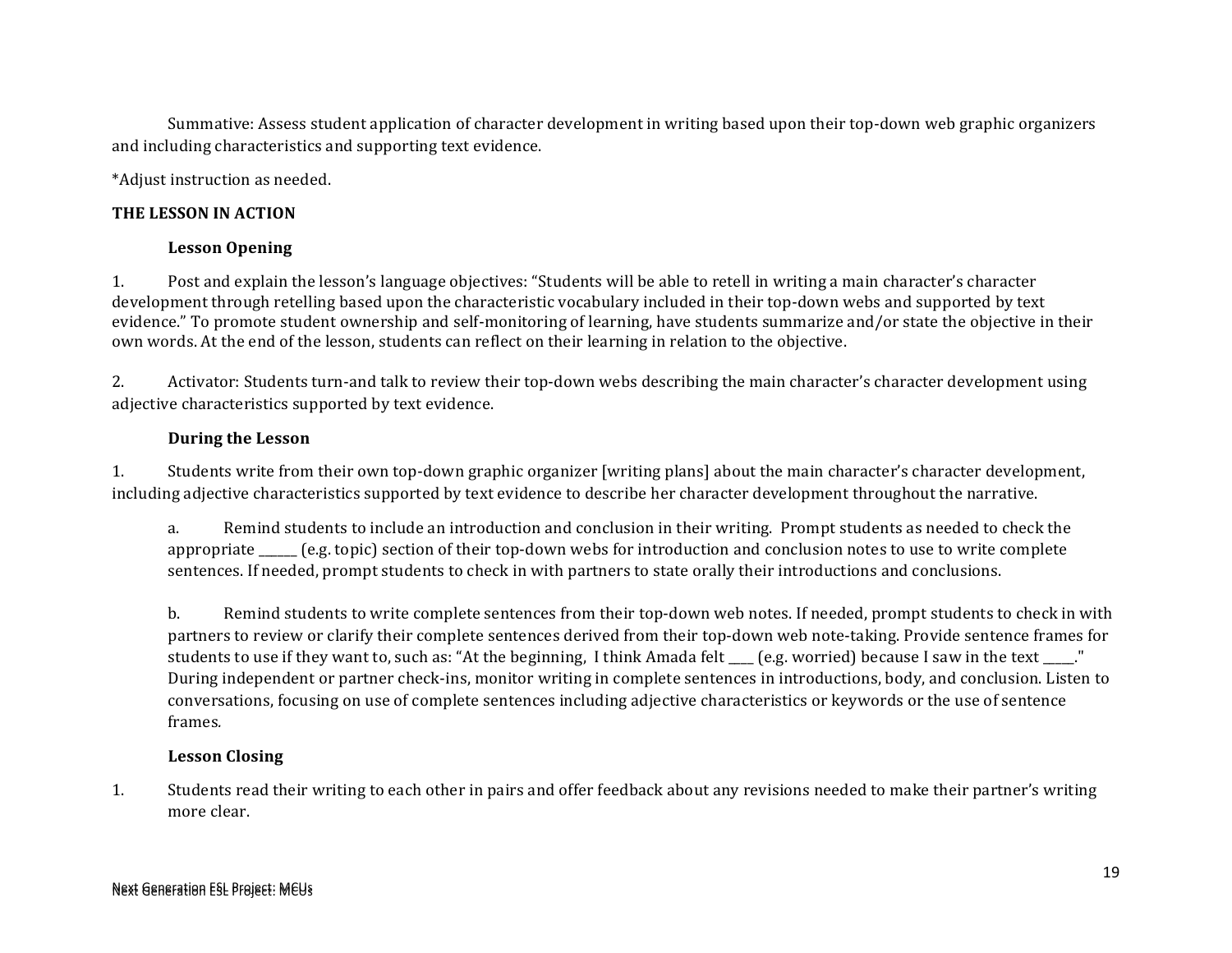- 2. Write on board and ask students to consider the text sentence (p. 21): "Keep your language and culture alive in your diary and in your heart." Read aloud p. 25 "Meet the author" about how some of the author's diary stories became books. Students discuss how the fictional main character's thoughts, emotions, and experiences influence how events are described in the story ((MA 2017) ELA-Literacy.RL.5.6.)
- 3. Revisit the objectives.

#### Lesson 4 Resources

National Geographic Reach: "My Diary from Here to There." by Amada Irma Perez.

Whiteboard

Pencils, markers, crayons

Student partner groupings

Student top-down web graphic organizers

Student writing paper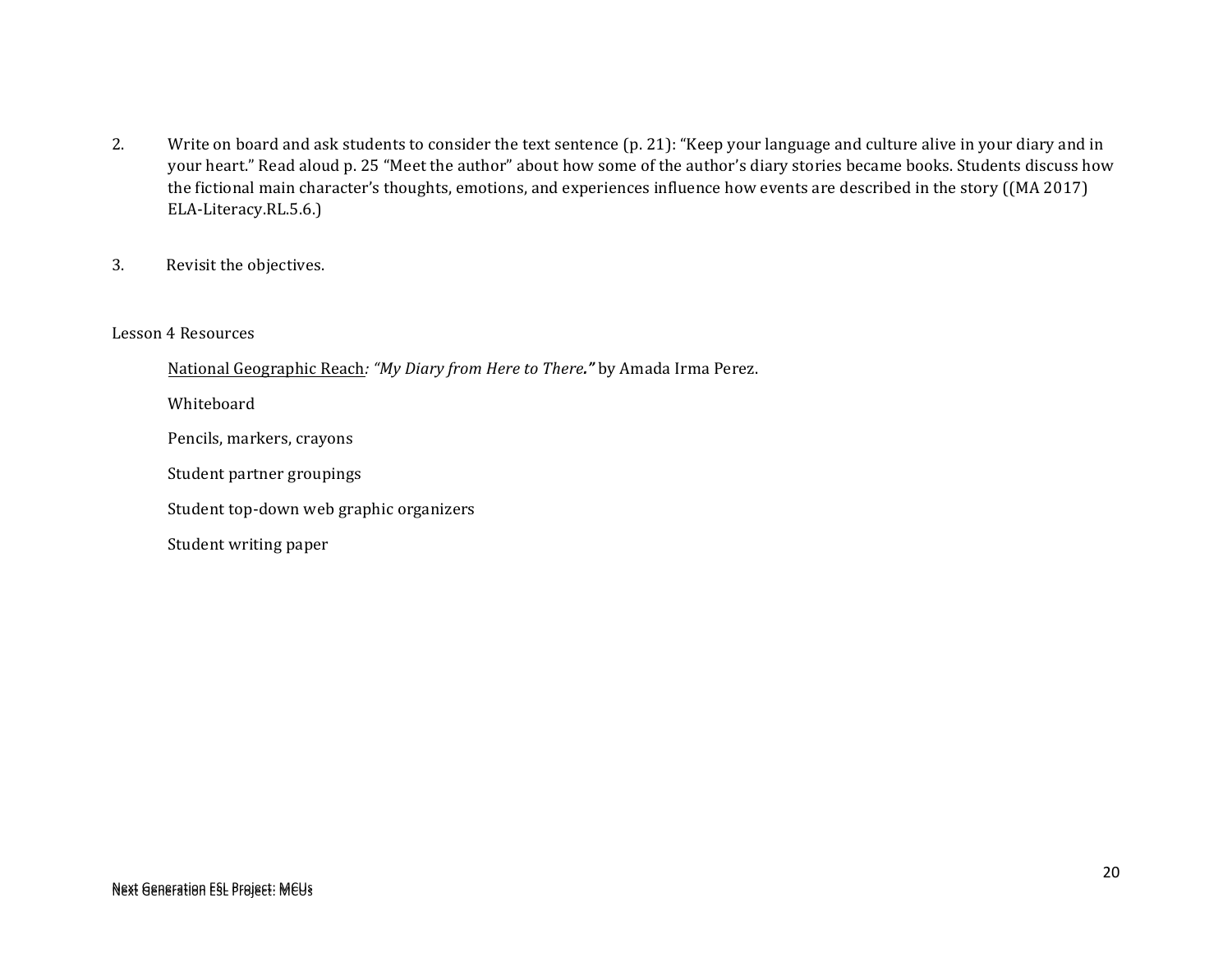#### Lesson 5

**Day 5 Compare John Bul Dau's life in two countries, using supporting evidence.** & *Hearing that Different Drummer* 

**Estimated Time:** 40 minutes

**Brief overview of lesson:** To explore the thread, students will be introduced to the non-fiction autobiography genre through exploration and review of text features, including maps, photos, labels, captions, and headings. The set purpose for the first read of this National Geographic Reach text, "A Refugee Remembers The Autobiography of John Bul Dau," is to read this autobiographical text to compare a person's life in two countries supported by text evidence. To link current and past learning, characteristics will continue to be used to analyze the person in the text and make comparisons between his life in two countries.

#### **LESSON FOUNDATION**

#### Unit-Level Focus Language Goals to Be Addressed in This Lesson/Unit-Level Salient Content Connections to Be Addressed in This **Lesson**

G.2 RECOUNT by summarizing main ideas in an informational text and explain how they are supported by key details.

G.3 EXPLAIN by comparing and contrasting life in different countries based on a non-fiction text, using supporting evidence.

(MA 2017) ELA-Literacy.RL.5.6- Describe how a narrator's or speaker's point of view influences how events are described in a story, myth, poem, or drama.

(MA 2017) ELA-Literacy.RI.5.5- Describe how an author uses one or more structures (e.g., chronology, comparison, cause/effect, problem/solution) of events, to present information in a text.

#### **Language Objectives Essential Questions Addressed in This Lesson**

Students will be able to describe orally how a narrator's point of view influences the author's use of comparison in a text. Q.1How can where you are change who you are?

#### **Assessment**

Formative: Assess student application of learned language to define and/or provide text examples of the terms *narrator, point of view*, and *compare* (Verb)/*comparison* (Noun) during turn-and-talks, class discussion, and in preparation for creating top-down web graphic organizers.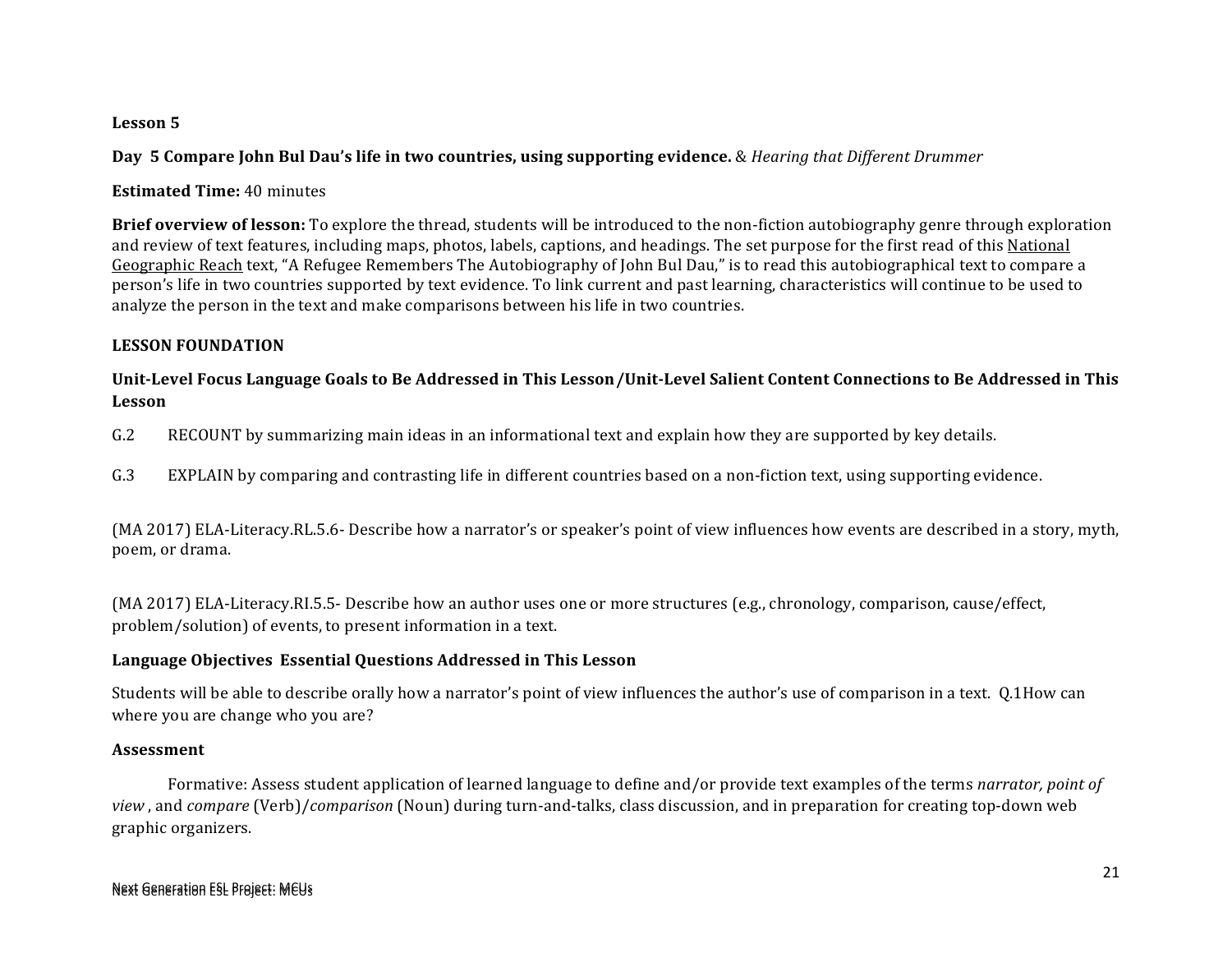Formative: Assess student application of learned language to recall key events/information from the text using text evidence during the retelling.

\*Adjust instruction as needed.

#### **THE LESSON IN ACTION**

#### **Lesson Opening**

1. Post and explain the lesson's language objectives: "Describe how a narrator's point of view influences the author's use of comparison in a text." To promote student ownership and self-monitoring of learning, have students summarize and/or state the objective in their own words. At the end of the lesson, students can reflect on their learning in relation to the objective.

2. Model in a top-down web some examples of subject and pronoun words that are used for a narrator in first-person point of view to tell a story the way he sees it. (topic=first person point-of-view; sub-topics= 1) I, 2) me, 3) my. Prompt students to: 1) discuss their own personal stories (connecting to their background experiences) from their point of view and 2) notice the subject and pronoun words they use to do it (e.g. I, me, my). If needed, model an example and visually mark in the modeled top-down web the number of times these firstperson subject and pronoun words are being used during modeling.

#### **During the Lesson**

1. Introduce the lesson's text.

a. Display the front cover of National Geographic Reach: "A Refugee Remembers: The Autobiography of John Bul Dau." by John Bul Dau.

b. Review word part analysis to break down the meaning of vocabulary words. To connect students' current and prior learning, mention the vocabulary words students previously analyzed using word part analysis (e.g. diary and characteristics) and then explicitly state (orally and in writing) that the next vocabulary word for word part analysis is: autobiography. To explicitly leverage students' background experiences, remind students to use their first language to help them break down the meaning of word parts (cognates). Be explicit that the narrator of the text is the same as the author: John Bul Dau.

c. Students preview the text in pairs. Review: 1) how to evaluate whether the text is fiction or non-fiction using text features, including maps\*, and 2) picture walking, including question generation. Remind students that they will alternate pages in their picture walk and must generate at least one question during their picture walk that they will consider during reading.

\*As a visual example, show a map of DCR's Walden Pond State Reservation to connect back to the life of Henry David Thoreau and his time living at Walden Pond.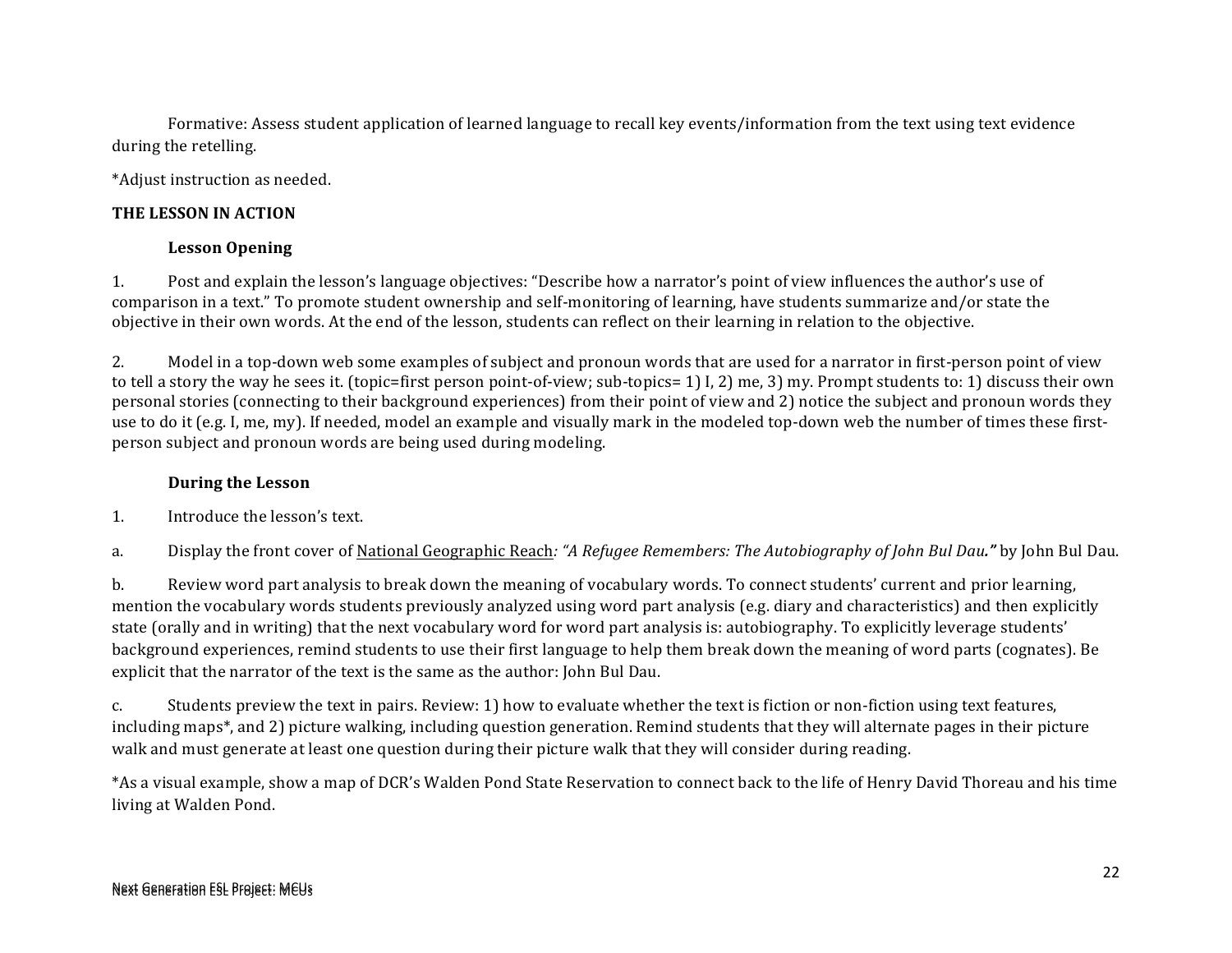c. Tell students to think about the set purpose, which is to read this autobiographical text to compare a person's life in two countries supported by text evidence. Be explicit that the narrator of the text is John Bul Dau.

d. Explain that students will apply their prior learning of characteristics to compare the narrator's life in two countries, using supporting text evidence.

2. Review partner reading as similar to picture walking in which students will alternate pages in their picture walk and look for answers to their previously generated questions.

#### 3. Review the text:

a. Review how to compare life situations. Model using sentence frames noting how I would speak in first person point-ofview about myself (as the narrator did), such as: "In France, I has but in America, I and both places, I all methods with  $\frac{1}{\pi}$  and  $\frac{1}{\pi}$  in  $\frac{1}{\pi}$  and  $\frac{1}{\pi}$  are that my point-of-view influences how events are described.

b. Have students think about the main ideas of the text independently first, then turn and talk with a partner to recount main ideas from the text, before sharing as a whole group. Prompt students as needed, using questions, such as: "What happened in the narrator's, John Bul Dau's, life in Africa?" or "How was that the same or different than in America?" Provide sentence frames for students to use if they want to, noting how we would speak in a different point-of-view to describe a person in a text (using names or pronouns like "he" or "she"), such as: "In Africa, John \_\_\_, but in America, he \_\_\_\_. In both places, the narrator \_\_\_\_\_." During partner work, listen to conversations, focusing on use of characteristics, keywords or the use of sentence frames.

#### **Lesson Closing**

1. Explain that students will be completing their own top-down web graphic organizers next class to compare the narrator, John Bul Dau's, life between two countries supported by text evidence. Review that the characteristic (describing words) they will be using are called adjectives.

2. Continue to review that students can use their character development top-down webs from the prior fictional story, *"My Diary from Here to There"* as reference and support.

3. Write on board and ask students to consider again (this time using non-fiction) how a narrator's or speaker's point of view influences how events are described ((MA 2017) ELA-Literacy.RL.5.6.) Students discuss how John Bul Dau's first person point-of-view (e.g. using words such as "I", "me", "my") influences how events are described in the  $[non\text{-fiction}]$  autobiography.

4. Revisit the objectives.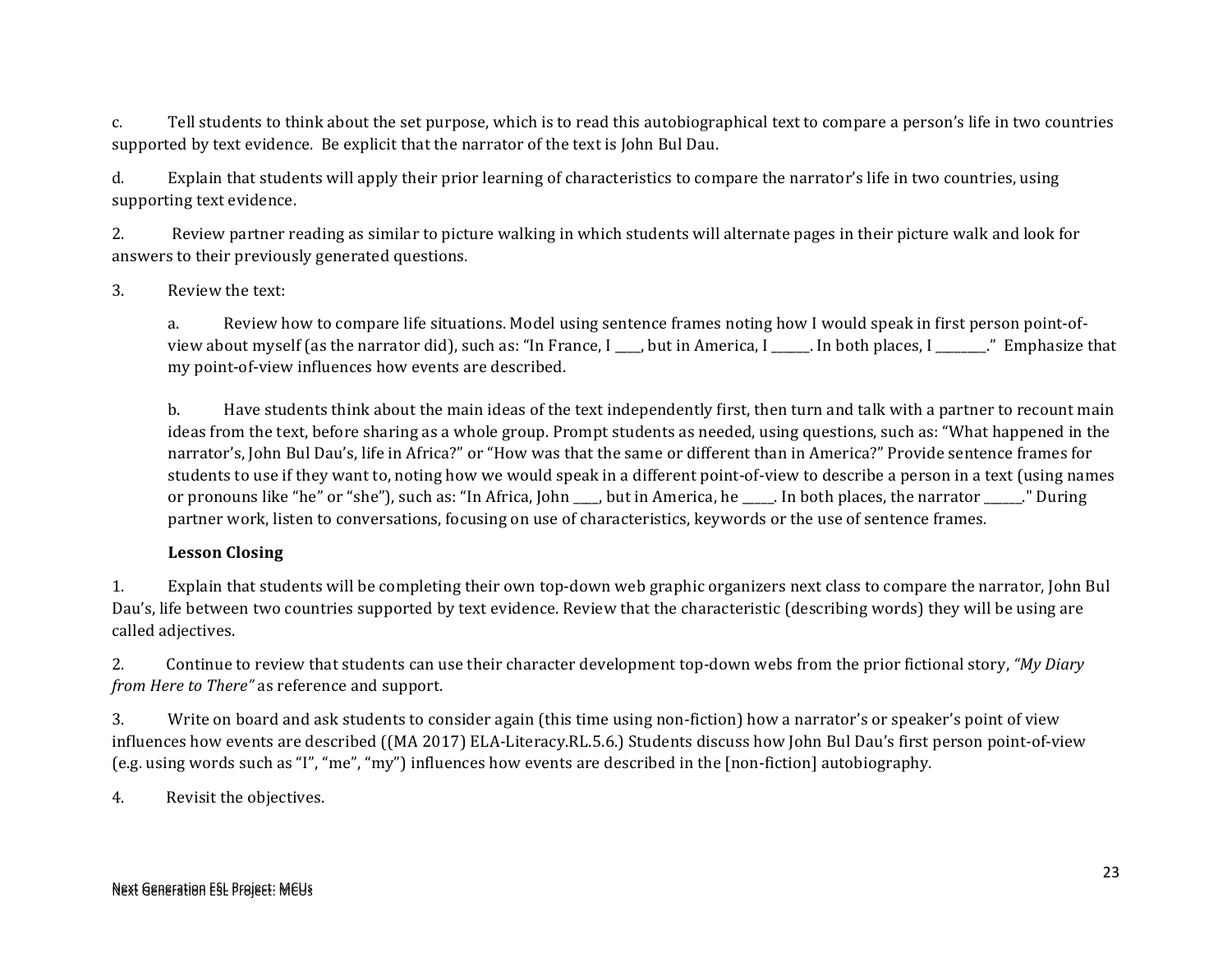Lesson 5 Resources

Mational Geographic Reach: : "A Refugee Remembers: The Autobiography of John Bul Dau." by John Bul Dau.

Whiteboard

Student partner groupings

Visuals: map of DCR's Walden Pond State Reservation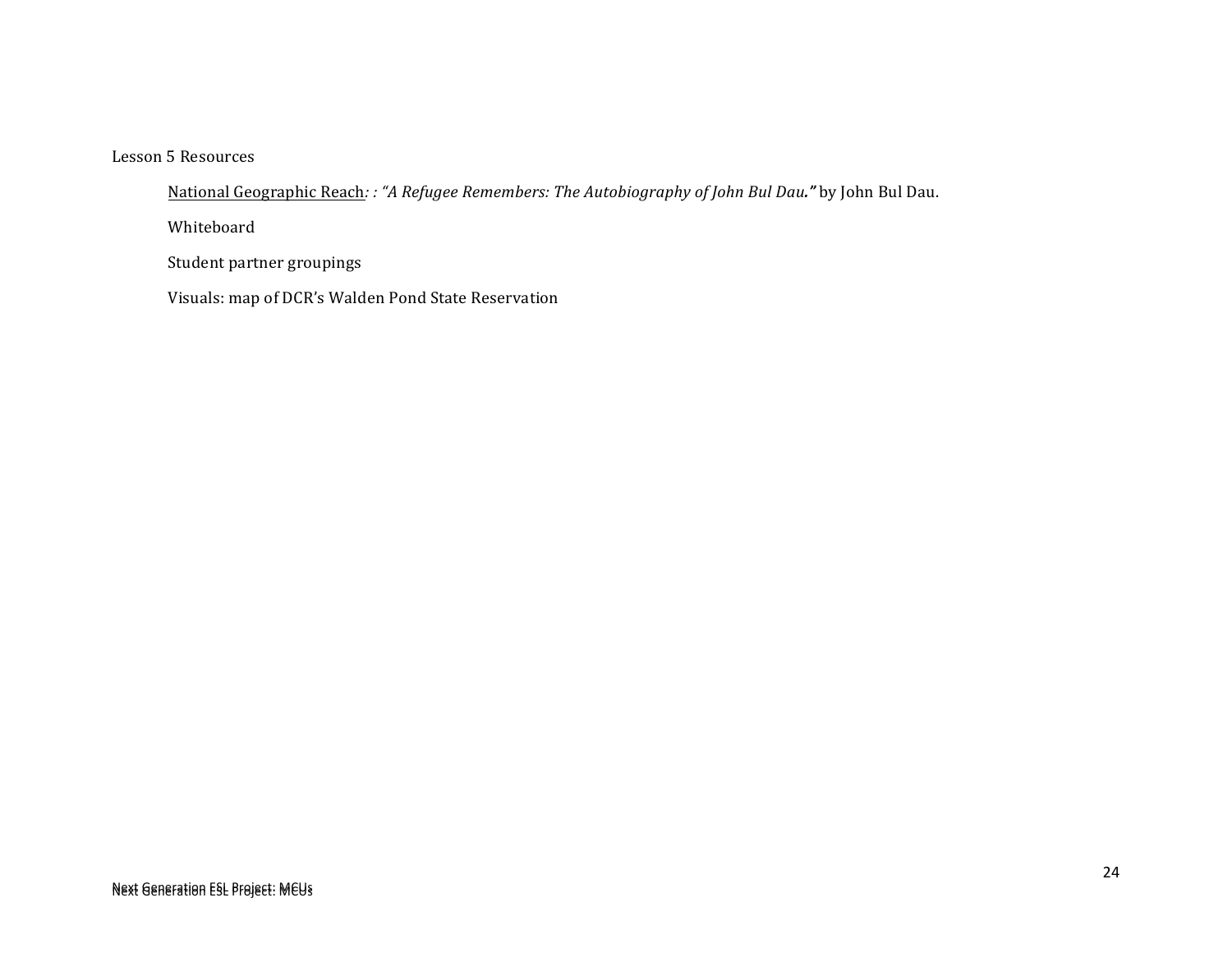#### Lesson 6

**Day 6 Compare John Bul Dau's life in two countries, using supporting evidence.** & *Hearing that Different Drummer* 

**Estimated Time:** 40 minutes

**Brief overview of lesson:** Students will complete their first read of the text and discuss John Bul Dau's life, comparing it between two countries. Students will be introduced to a top-down web for comparison that functions similar to a Venn Diagram. They will develop a top-down web writing plan comparing John Bul Dau's life between two countries, using text evidence to support the identified characteristics in comparing this person's life between two countries.

#### **LESSON FOUNDATION**

#### Unit-Level Focus Language Goals to Be Addressed in This Lesson/Unit-Level Salient Content Connections to Be Addressed in This **Lesson**

G.2 RECOUNT by summarizing main ideas in an informational text and explain how they are supported by key details.

G.3 EXPLAIN by comparing and contrasting life in different countries based on a non-fiction text, using supporting evidence.

 $(MA 2017)$  ELA-Literacy.RI.5.5- Describe how an author uses one or more structures  $(e.g., chronology, comparison, cause/effect,$ problem/solution) of events, to present information in a text.

#### **Language Objectives Essential Questions Addressed in This Lesson**

Students will be able to explain by comparing a person's life in two countries through creation and completion of a top-down web graphic organizer supported by text evidence and including characteristics. Q.1 How can where you are change who you are?

#### **Assessment**

Formative: Assess student application of learned language to define and/or provide text examples of the terms *narrator, point of view*, and *compare* (Verb)/*comparison* (Noun) during turn-and-talks, class discussion, and in preparation for creating top-down web graphic organizers. 

Formative: Assess student application of learned language to recall key events/information from the text using text evidence during the retelling.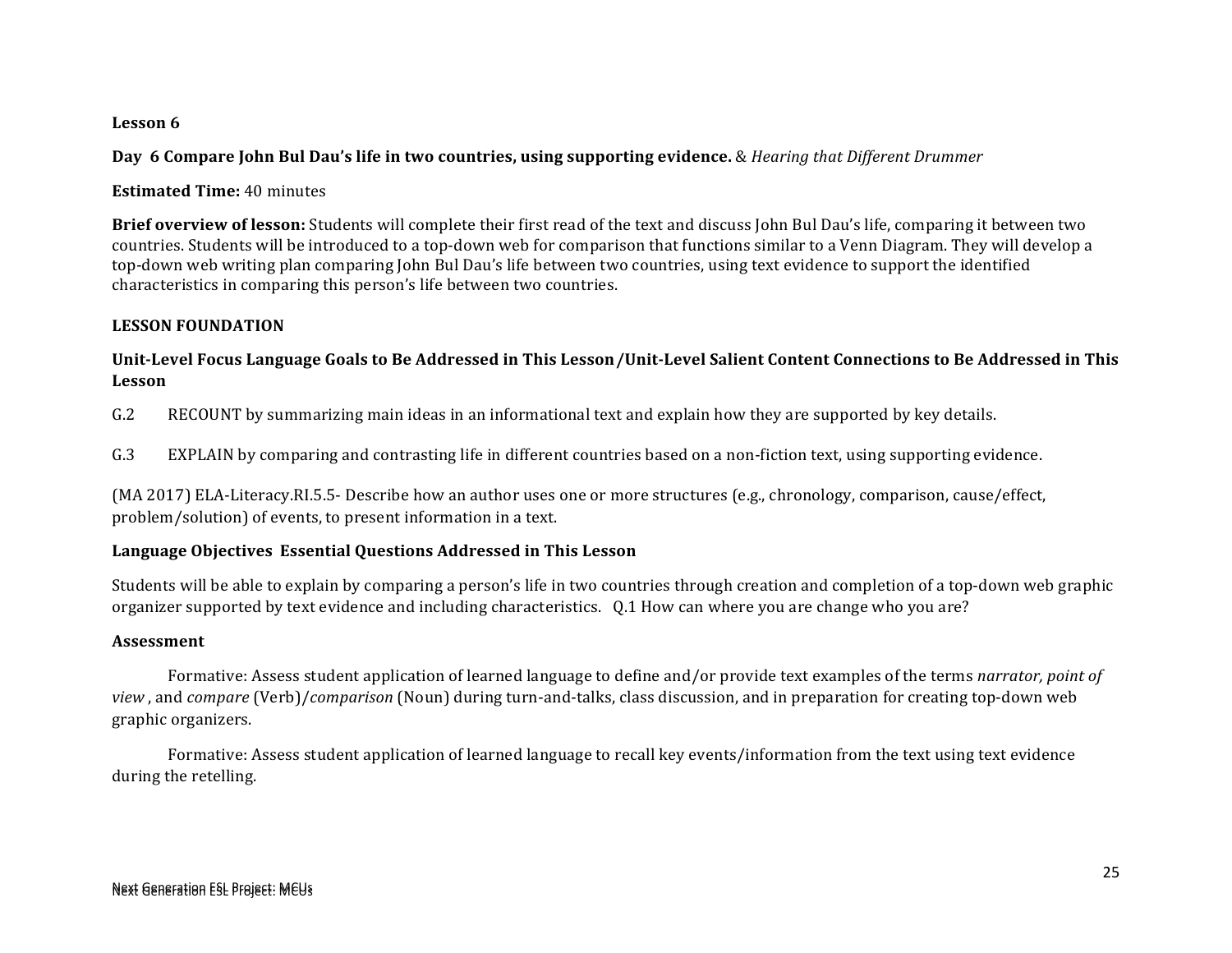Formative: Assess student creation and completion of their own top-down graphic organizers to compare a person's life between two countries supported by text evidence and including characteristics.

\*Adjust instruction as needed.

#### **THE LESSON IN ACTION**

#### **Lesson Opening**

1. Post and explain the lesson's language objectives: "Students will be able to explain by comparing a person's life in two countries through creation and completion of a top-down web graphic organizer supported by text evidence and including characteristics." To promote student ownership and self-monitoring of learning, have students summarize and/or state the objective in their own words. At the end of the lesson, students can reflect on their learning in relation to the objective.

- 3. Model how to use a top-down web or comparison, specifically using symbols such as "=" and "X" to demonstrate top-down web details that are the same or different.
- 4. Review/cycle back to connect current learning to prior learning by discussing how the adjective characteristics to describe a fictional character, like Amada, can also be used to describe a non-fictional person like John Bul Dau.
- 5. Students turn-and-talk to brainstorm adjective characteristics to describe John Bul Dau supported by text evidence. If needed, prompt students to refer back to their prior Amada character development top-down webs.

#### **During the Lesson**

1. Students create and complete their own top-down graphic organizers comparing John Bul Dau's life between two countries, including adjective characteristics supported by text evidence.

a. If needed, prompt students to refer back to their prior Amada character development top-down webs for reference and support.

b. Remind students to add notes in their top-down webs comparing the narrator's life in two countries independently, based on their prior turn-and-talk conversations. If needed, prompt students to check in with partners to review or clarify the adjective characteristics they had identified orally with their partners to compare the narrator's life between two countries supported by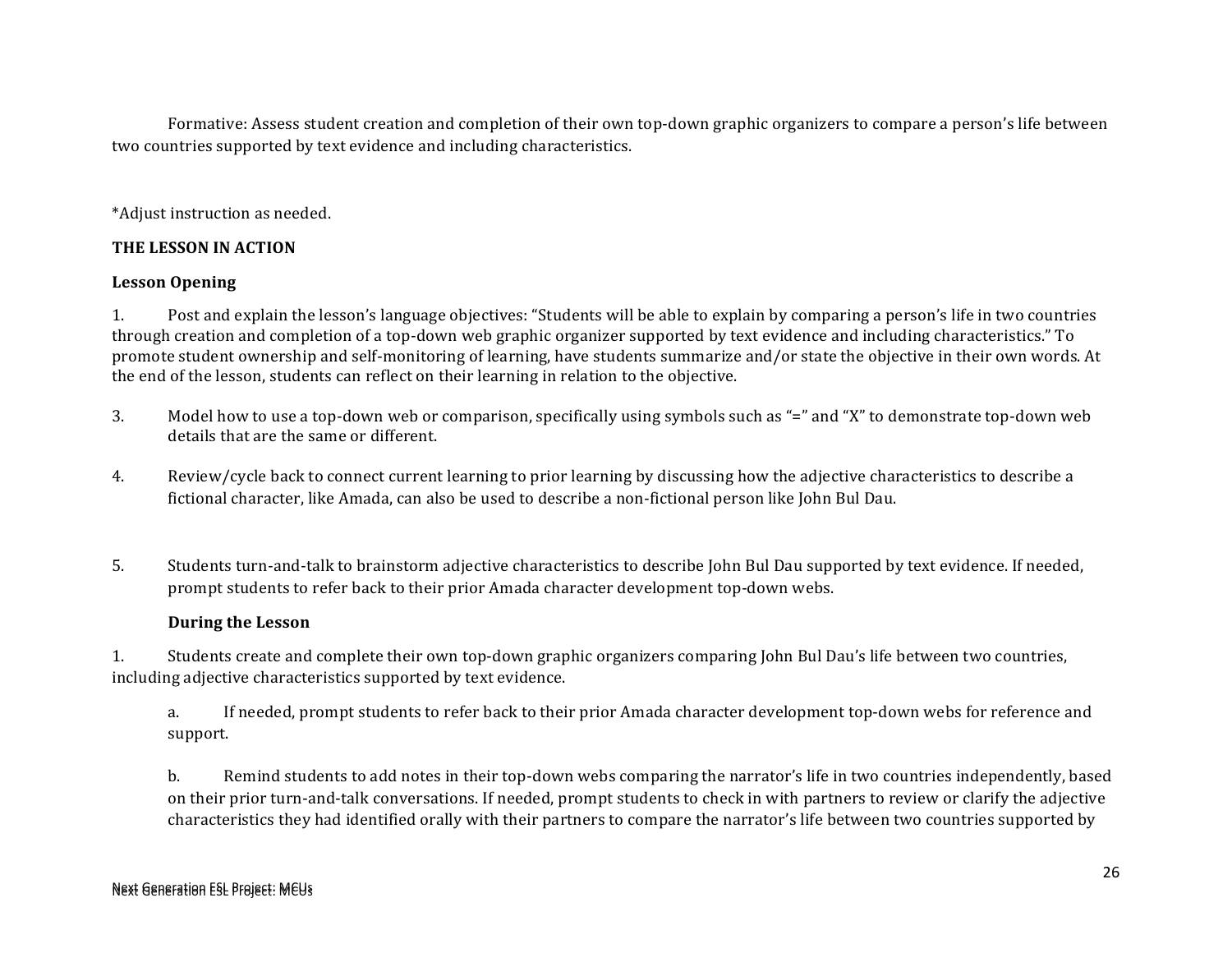text evidence. Prompt students as needed, using questions, such as: "How does John Bul Dau change during the text? Why/What happened?" Provide guiding questions for students to respond to if they want to, such as: "What happened in the narrator's life in Africa?" or "How was that the same or different than in America?" listen to conversations, focusing on use of adjective characteristics or keywords.

#### **Lesson Closing**

1. Explain that students will be using their own top-down web graphic organizer [writing plans] next class to write complete sentences comparing the narrator's life in two countries supported by text evidence. Review that the characteristic (describing words) they will be using are called adjectives.

2. Revisit the objectives.

#### Lesson 6 Resources

National Geographic Reach: "A Refugee Remembers: The Autobiography of John Bul Dau." by John Bul Dau.

Whiteboard

Pencils, markers, crayons

Student partner groupings

Student writing paper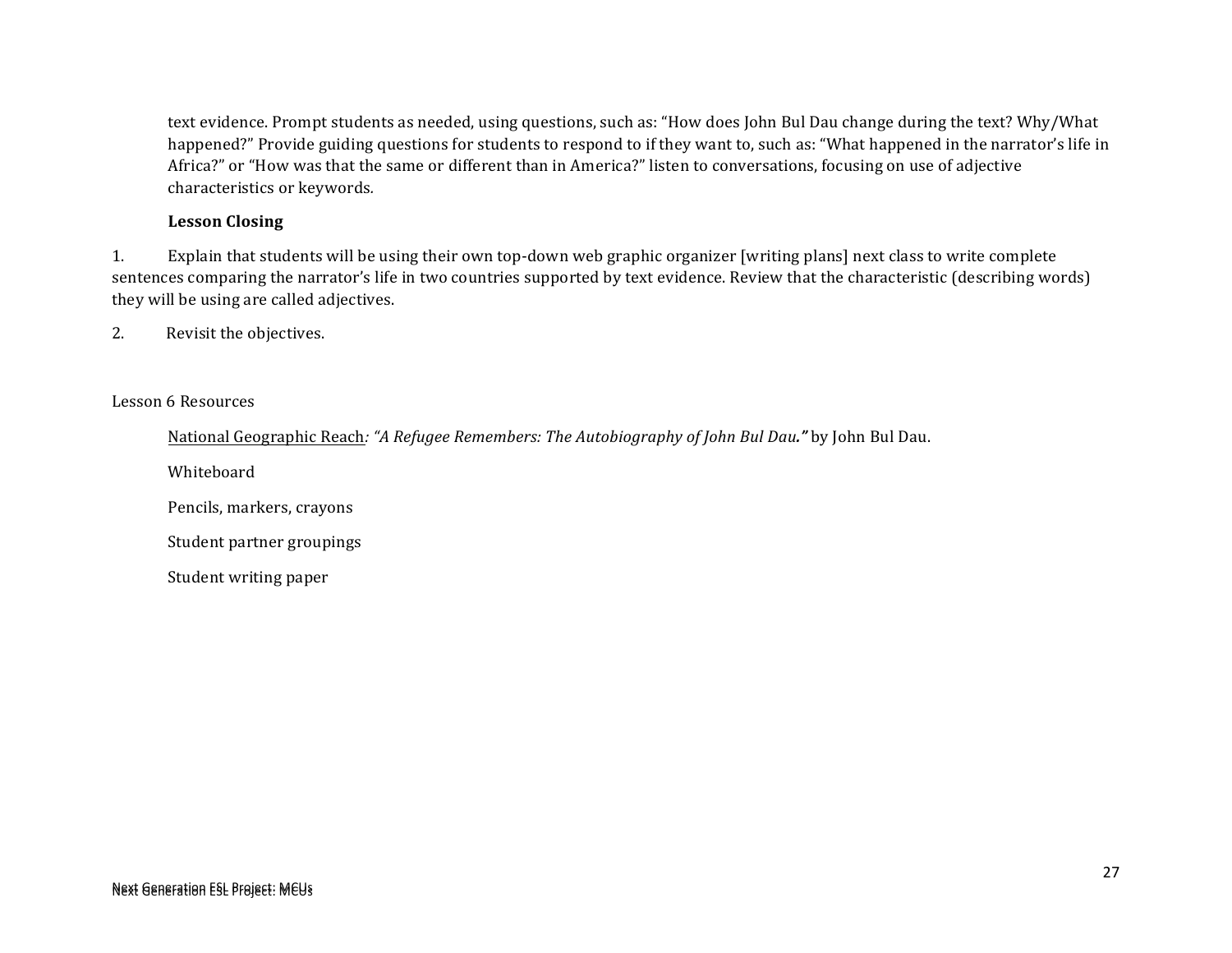#### Part 2 Essential Question: What Is Justice?

**Lesson 7**

**Day 7 Compare John Bul Dau's life in two countries, using supporting evidence.** & *Choosing life with principle.* 

**Estimated Time: 40 minutes** 

**Brief overview of lesson:** In this lesson, students will be introduced to the big question and thread after reviewing and completing their comparison top-down webs, which serve as formative assessments of their ability to identify a person's characteristics, make comparisons between life in two countries, and find support using text evidence. They will explain these comparisons first orally to a partner and then in writing, reflecting on what is just, and based upon the comparisons included in their top-down webs. Their writing will serve as a summative assessment of students' ability to make comparisons in writing, based upon a top-down web writing plan, including characteristics, comparisons, and supporting text evidence.

#### **LESSON FOUNDATION**

#### Unit-Level Focus Language Goals to Be Addressed in This Lesson/Unit-Level Salient Content Connections to Be Addressed in This **Lesson**

- G.2 RECOUNT by summarizing main ideas in an informational text and explain how they are supported by key details.
- G.3 EXPLAIN by comparing and contrasting life in different countries based on a non-fiction text, using supporting evidence.

 $(MA 2017)$  ELA-Literacy.RI.5.5- Describe how an author uses one or more structures  $(e.g., chronology, comparison, cause/effect,$ problem/solution) of events, to present information in a text.

#### **Language Objectives Essential Questions Addressed in This Lesson**

Students will be able to explain by comparing a person's life in two countries in writing based upon the comparisons and characteristics included in their top-down web graphic organizers and supported by text evidence.  $\overline{0.2}$  What is justice?

#### **Assessment**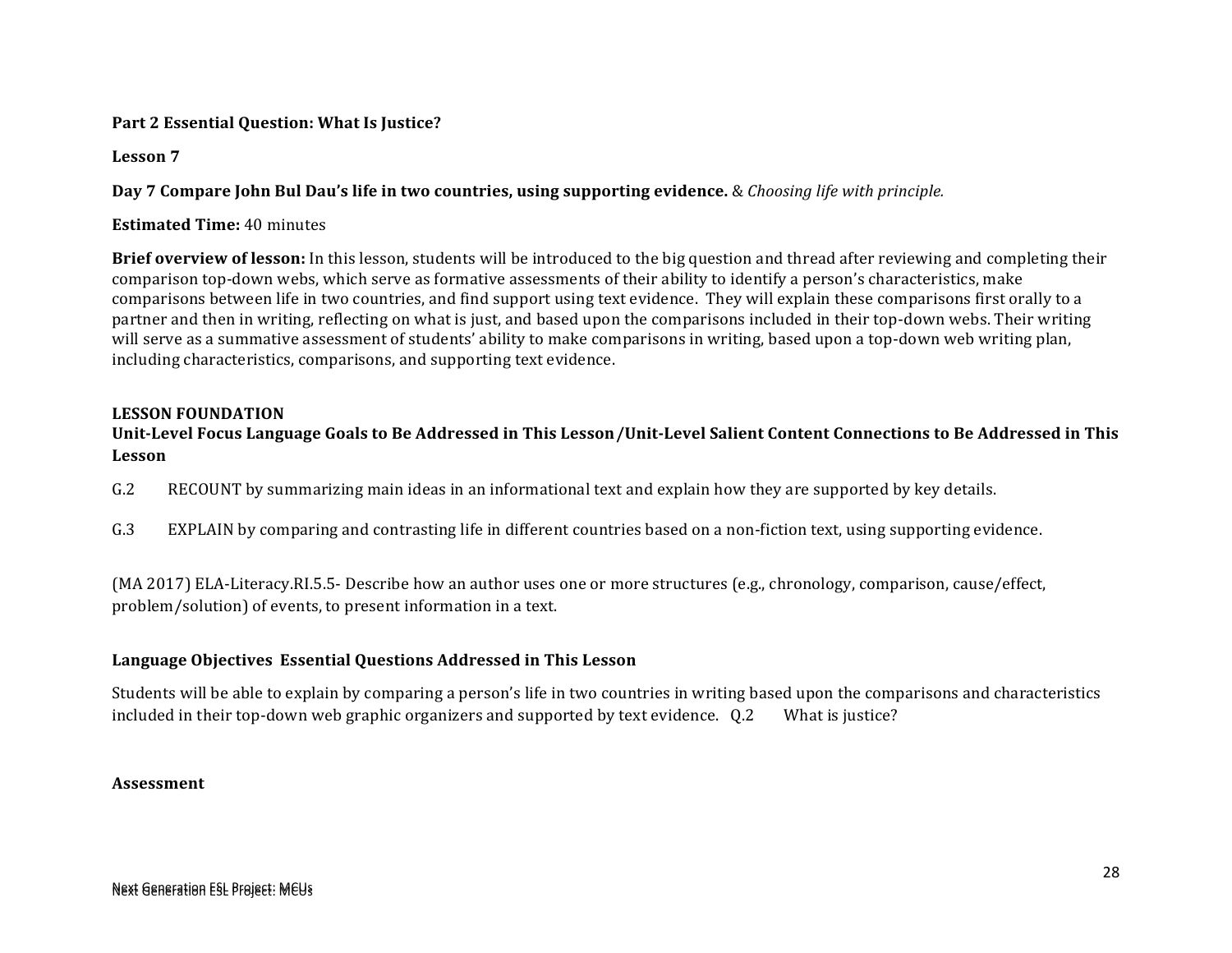Formative: Assess student application of learned language to define and/or provide text examples of the terms *narrator, point of view*, and *compare* (Verb)/*comparison* (Noun) during turn-and-talks, class discussion, and in preparation for creating top-down web graphic organizers. 

Formative: Assess student application of learned language to recall key events/information from the text using text evidence during the retelling.

Summative: Assess student application of comparisons of a person's life in two countries in writing based upon their comparison top-down web graphic organizers and including these comparisons, characteristics, and supporting text evidence.

\*Adjust instruction as needed.

#### **THE LESSON IN ACTION**

#### **Lesson Opening**

1. Post and explain the lesson's language objectives: "Students will be able to explain by comparing a person's life in two countries in writing based upon the comparisons and characteristics included in their top-down web graphic organizers and supported by text evidence." To promote student ownership and self-monitoring of learning, have students summarize and/or state the objective in their own words. At the end of the lesson, students can reflect on their learning in relation to the objective.

2. Guide word part analysis of the essential question vocabulary word, "justice," using a top-down web with "justice" as the topic. If needed, prompt students to find a [familiar] word part within the word (e.g. just).

3. Students turn-and talk to review their top-down webs comparing John Bul Dau's life in two countries, including comparisons, adjective characteristics, and supporting text evidence. Prompt students to reflect on these comparisons in relation to what is just.

#### **During the Lesson**

1. Students write from their own top-down graphic organizer [writing plans] comparing John Bul Dau's life in two countries, including comparisons, adjective characteristics, and supporting text evidence.

a. Remind students to include an introduction and conclusion in their writing. Prompt students as needed to check the appropriate  $\Box$  (e.g. topic) section of their top-down webs for introduction and conclusion notes. If needed, prompt students to check in with partners to state orally their introductions and conclusions.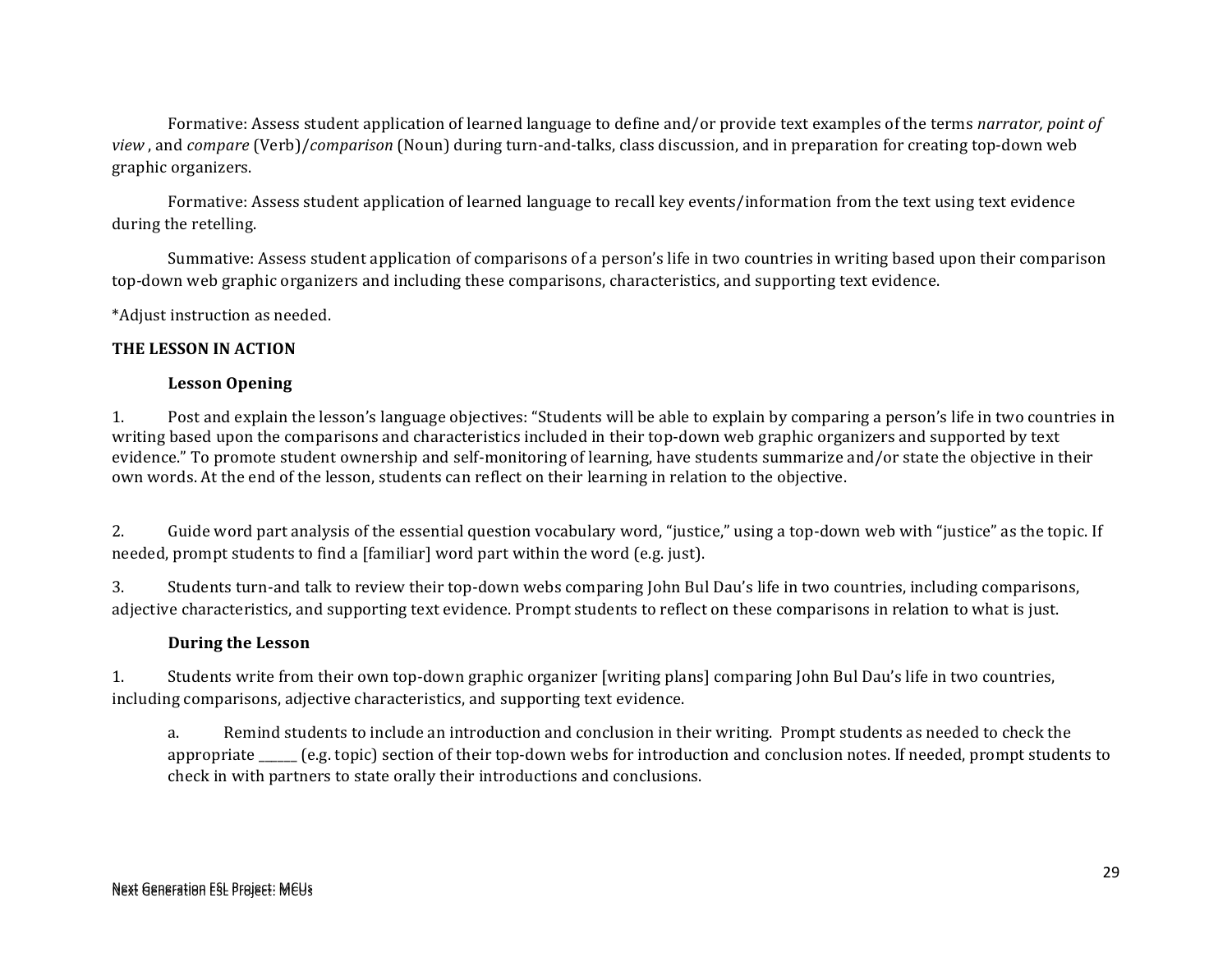b. Remind students to write complete sentences from their top-down web notes. If needed, prompt students to check in with partners to review or clarify their complete sentences derived from their top-down web note-taking. Provide sentence frames for students to use if they want to, noting how we would speak in a different point-of-view using names or pronouns like "he" or "she" such as: "In Africa, John \_\_\_, but in America, he \_\_\_\_. In both places, the narrator \_\_\_\_\_." During independent or partner check-ins, monitor writing in complete sentences in introductions, body, and conclusion. Listen to conversations, focusing on use of complete sentences including comparisons, adjective characteristics or keywords, or the use of sentence frames.

#### **Lesson Closing**

- 1. Students read their writing to each other in pairs and offer feedback about any revisions needed to make their partner's writing more clear.
- 2. Revisit the objectives.

Lesson 7 Resources

National Geographic Reach: "A Refugee Remembers: The Autobiography of *John Bul Dau*." by John Bul Dau.

Whiteboard

Pencils, markers, crayons

Student partner groupings

Student top-down web graphic organizers

Student writing paper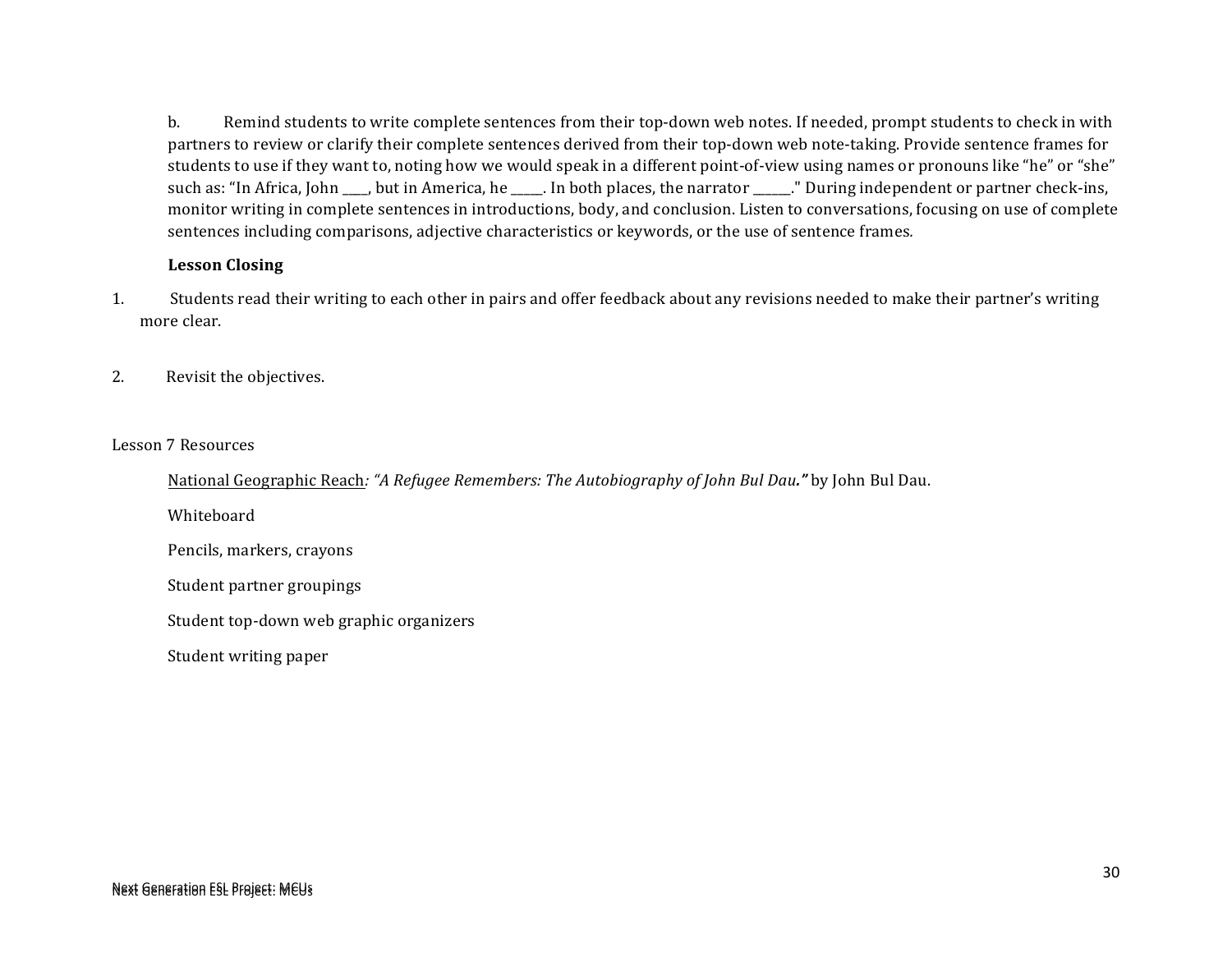#### **Lesson 8**

#### **Day 8 How can we make choices to "live deliberately"?** & *Choosing Life with Principle*

#### **Estimated Time: 40 minutes**

**Brief overview of lesson:** In this lesson, students will continue to reflect on the big question and thread through vocabulary word part analysis and use of cognates. Students will analyze word parts in the word "deliberately" as we examine the Thoreauvian concept of "Living Deliberately" through discussion and with the support of a top-down web. After building background of Thoreau's decision to go to jail instead of paying taxes to a government that allowed slavery, students will continue to apply their knowledge of "living" deliberately" to their own personal experiences in preparation for application to text. They will discuss with a partner and then create their own top-down web as a writing plan to respond to the prompt: "What choices can you make at school and at home that demonstrate how you "live deliberately"?

#### **LESSON FOUNDATION**

#### Unit-Level Focus Language Goals to Be Addressed in This Lesson/Unit-Level Salient Content Connections to Be Addressed in This **Lesson**

G.2 RECOUNT by summarizing main ideas in an informational text and explain how they are supported by key details.

(MA 2017) ELA-Literacy.RL.5.4- Determine the meaning of words and phrases as they are used in a text; identify and explain the effects of figurative language such as metaphors and similes.

#### **Language Objectives Essential Questions Addressed in This Lesson**

Students will be able to describe choices they can make to demonstrate how they "live deliberately" through creation and completion of a top-down web graphic organizer including these choices. Q.2 What is justice?

#### **Assessment**

Formative: Assess student application of learned language to define and/or provide examples of *justice* and the terms, word parts, and cognates in the phrase "*Living Deliberately*" during turn-and-talks, class discussion, and in preparation for creating top-down web graphic organizers. 

Formative: Assess student creation and completion of their own top-down graphic organizers to describe choices they can make to demonstrate how they "live deliberately."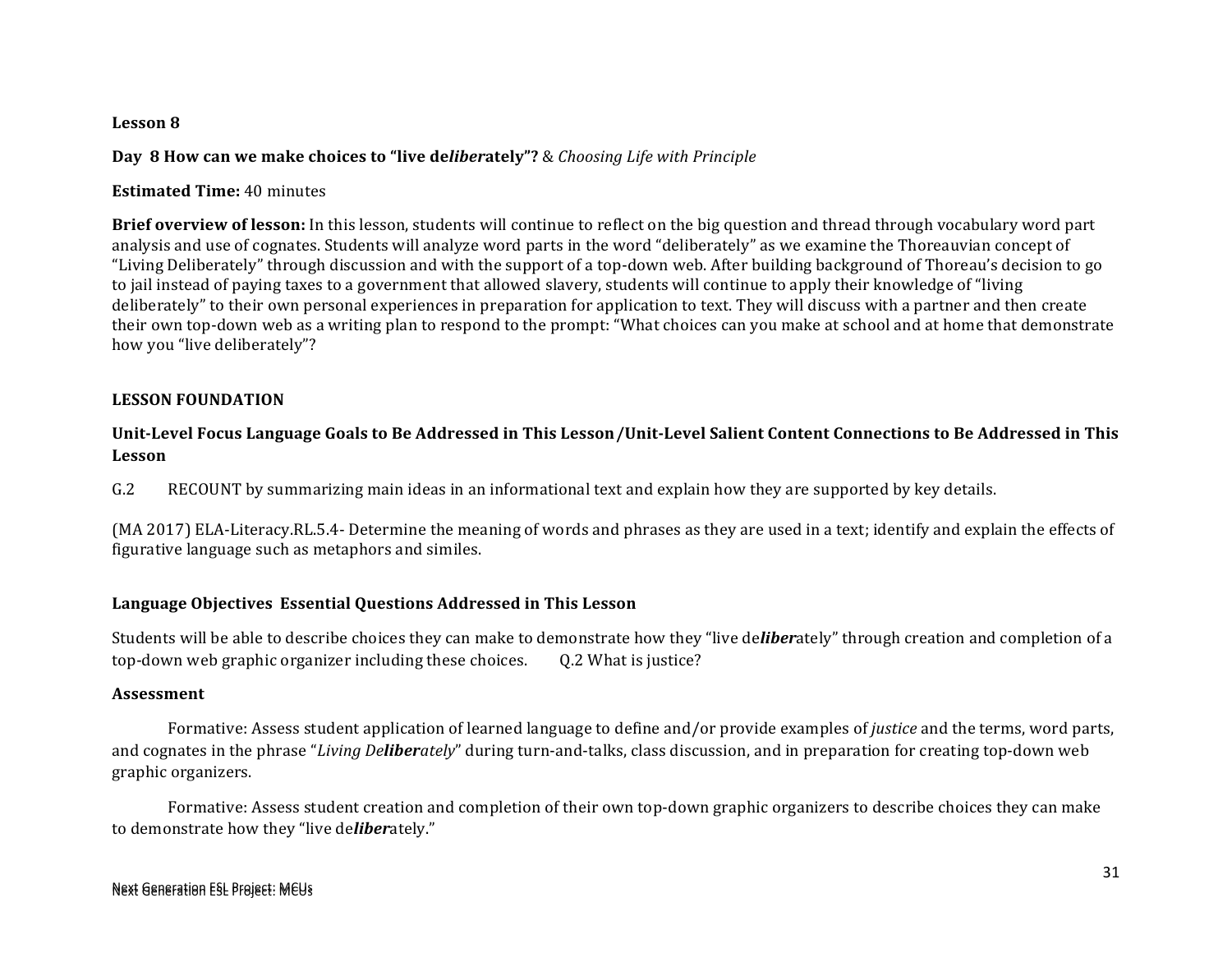\*Adjust instruction as needed.

#### **THE LESSON IN ACTION**

#### **Lesson Opening**

- 1. Post and explain the lesson's language objectives: "Students will be able to describe choices they can make to demonstrate how they "live deliberately" through creation and completion of a top-down web graphic organizer including these choices." To promote student ownership and self-monitoring of learning, have students summarize and/or state the objective in their own words. At the end of the lesson, students can reflect on their learning in relation to the objective.
- 2. Activator: Model in a top-down web a concept learned during a Thoreauvian workshop of applying word part analysis and cognates to understand what Thoreau meant by "Living Deliberately" (topic=Living Deliberately, sub-topics prompted by students' use of their first language  $\text{(cognates)} = 1\text{)}$  liberty, 2) libr $\text{[e]}$  "library", 3) libra "to weigh". Guide students to synthesize parts of overall message presented by Laura Wall (e.g. have freedom to read world and weigh consequences, particularly in hard cases.) Prompt students to discuss how their first languages (cognates) supported them to synthesize [parts of] this message and emphasize the advantages of using this strategy. Review the connections students have made between past learning and current learning by using their first language to support them in word part analysis and making meaning of new words. Monitor conversations for academic language proficiency and use of cognate vocabulary.
- 3. Build background of Thoreau's hard decision to go to jail instead of paying taxes to a government that allowed slavery, which demonstrated one way in which he felt he was doing *justice* and "living deliberately."
- 4. Students turn-and-talk to brainstorm choices they can make at school and at home to demonstrate how they "live deliberately." Write the writing prompt on the board: "What choices can you make at school and at home that demonstrate how you "live" de*liber*ately"?

#### **During the Lesson**

1. Students create and complete their own top-down graphic organizers of choices they can make at school and at home to demonstrate how they "live deliberately" in response to the writing prompt.